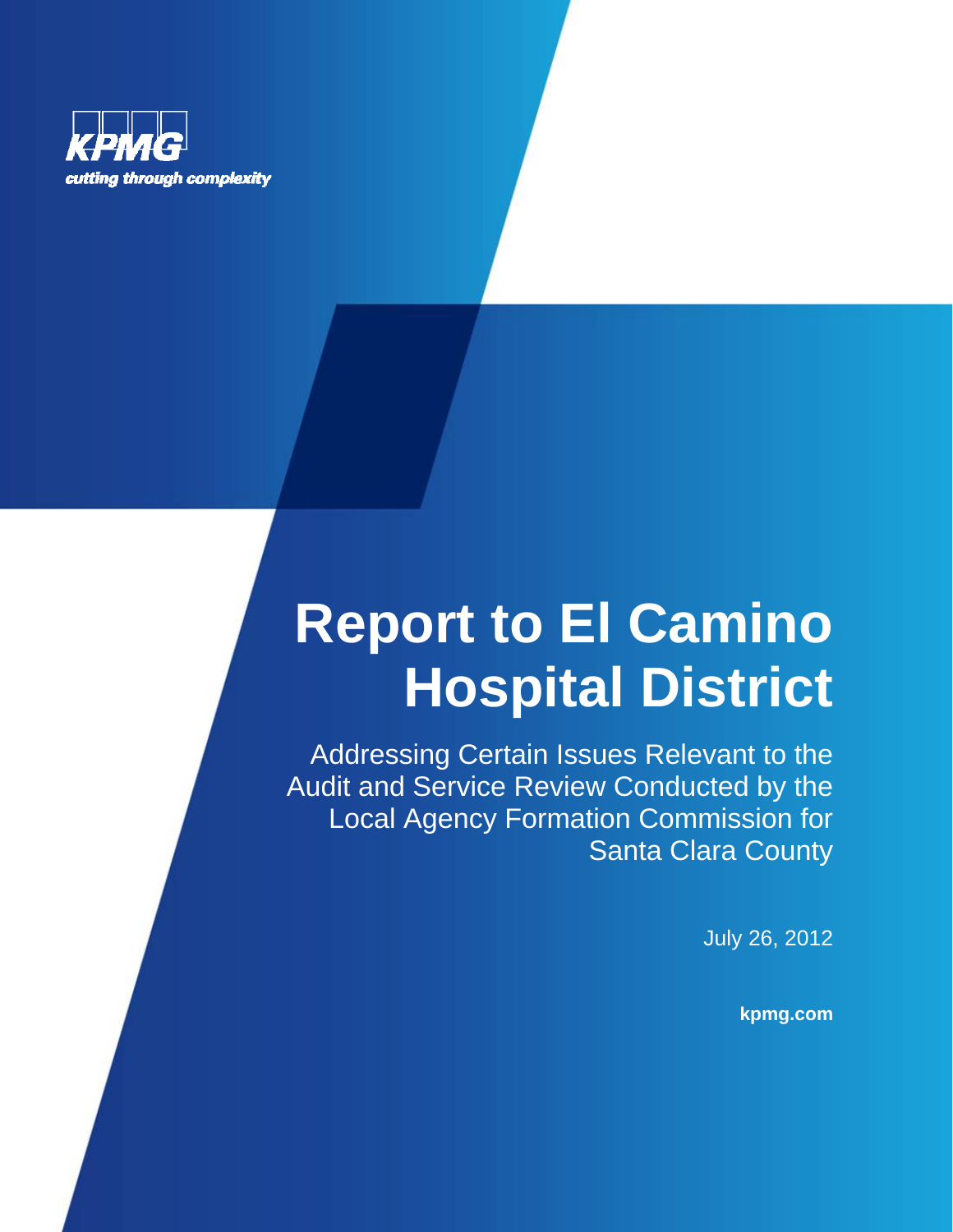## **1.0 Introduction**

1

El Camino Hospital District (the "District") is a political subdivision of the State of California, formed by a vote of the District's electorate in  $1956<sup>1</sup>$  and organized pursuant to Division 23 of the California Health and Safety Code. Five entities are affiliated with the District:<sup>2</sup> El Camino Hospital Corporation, a nonprofit public benefit corporation ("ECH"), El Camino Hospital Foundation, CONCERN: Employee Assistance Program, El Camino Surgery Center, LLC, and Silicon Valley Medical Development, LLC.<sup>3</sup> The District receives a portion of the one percent ad valorem tax assessed on real property within the District's boundaries.<sup>4</sup> The District collects an additional tax approved by the District's voters dedicated to servicing debt that the District incurred to build the Mountain View hospital.<sup>5</sup>

The Local Agency Formation Commission for Santa Clara County ("LAFCO") is an agency authorized under California law to oversee the boundaries of cities and special districts. Encouraging orderly boundaries, discouraging urban sprawl, and preserving agricultural and open space lands are the key goals of LAFCO.<sup>6</sup> LAFCO is currently conducting its recurring five-year service review of the District, which includes an audit designed to answer specific LAFCO questions regarding the District. LAFCO engaged Harvey M. Rose Associates, LLC ("Harvey Rose") to conduct an audit and service review of the District. Harvey Rose is not licensed by the California Board of Accountancy.<sup>7</sup> A revised draft of Harvey Rose's Audit and Service Review of the District report was submitted to LAFCO on July 11, 2012 (the "Harvey Rose Report"). $8$  We have reviewed the Harvey Rose Report. The Harvey Rose Report states that "[t]he Audit was conducted in accordance with *Government Auditing Standards,* 

<sup>&</sup>lt;sup>1</sup> History of the District accessed on July 23, 2012 (http://www.elcaminohospitaldistrict.org/About). <sup>2</sup> Section 2012 1, where the Colifornia Hoelth and Sefety Code states, emang other things

 $2$  Section 32121, subsection o, of the California Health and Safety Code states, among other things, that each local healthcare district shall have and may "establish, maintain, and carry on its activities through one or more corporations, joint ventures, or partnerships for the benefit of the health care district".

<sup>&</sup>lt;sup>3</sup> Report of Independent Auditors and Consolidated Financial Statements with Supplemental Information for the District for the years ended June 30, 2011 and 2010.

According to Santa Clara County's *2011 – 2012 Assessor's Annual Report*, residential parcels represent twothirds of the total assessed value of all real property in Santa Clara County, and non-residential real property, including commercial, industrial, retail and agricultural properties, account for the remaining one-third. 5

<sup>&</sup>lt;sup>5</sup> Report of Independent Auditors and Consolidated Financial Statements with Supplemental Information for the District for the years ended June 30, 2011 and 2010.

<sup>&</sup>lt;sup>6</sup> Santa Clara County Local Agency Commission (www.santaclara.lafco.ca.gov).

California Department of Consumer Affairs, California Board of Accountancy, Search Results for Licensed Firms accessed on July 22, 2012 (www2.dca.ca.gov).

<sup>&</sup>lt;sup>8</sup> Drafts of Harvey Rose's Service Review and Audit of the District report were submitted to LAFCO on April 23, 2012, May 23, 2012 and July 11, 2012. In addition, a PowerPoint presentation of Harvey Rose's Service Review and Audit of the District report was submitted to LAFCO on May 30, 2012.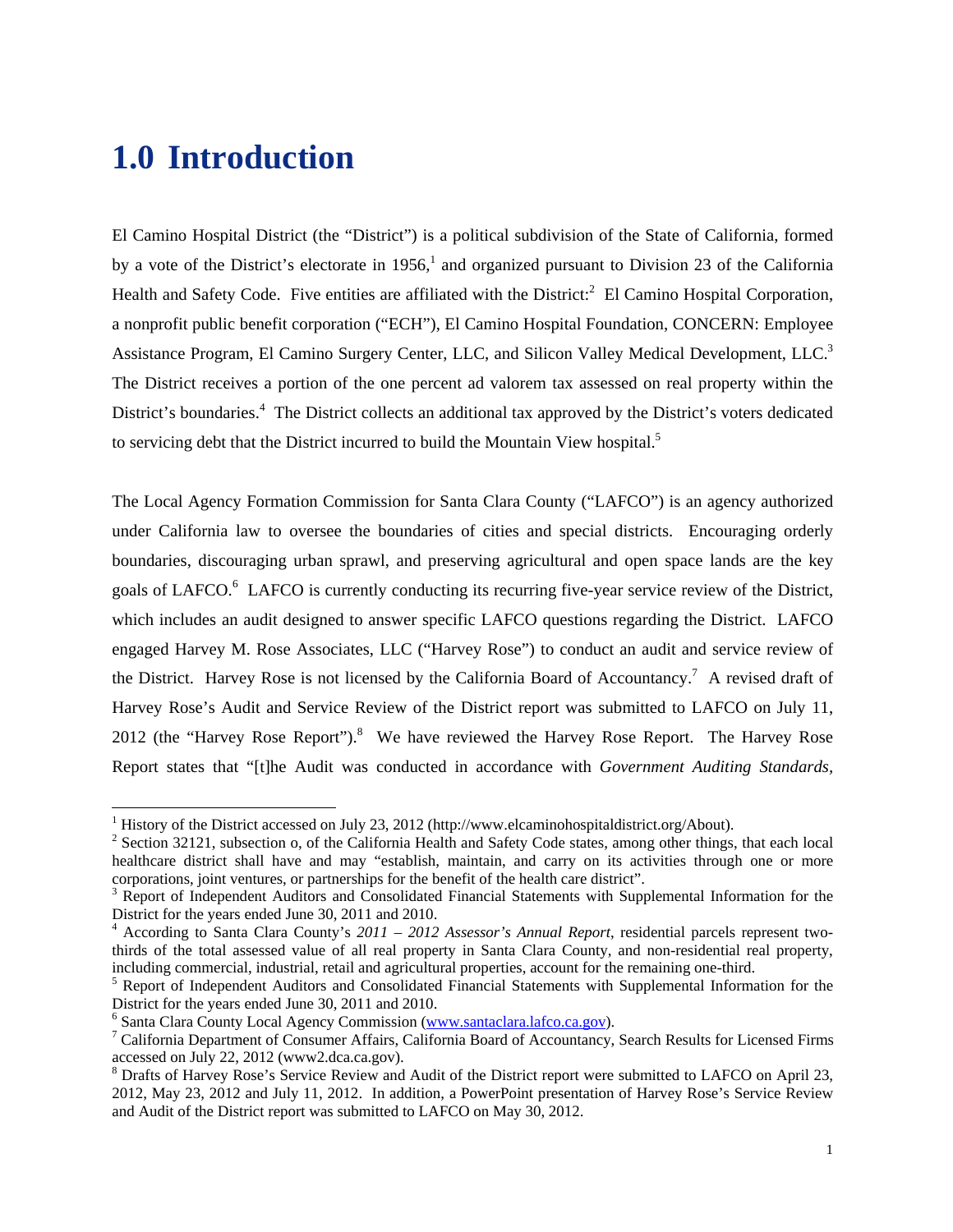*December 2011 Revision*" and that "[t]he Service Review was conducted in accordance with … the CKH Act." We have not evaluated whether Harvey Rose met those standards.

#### **1.1 Engagement of KPMG**

KPMG LLP ("KPMG") was engaged to analyze certain issues that the District and ECH believe are relevant to LAFCO's service review and audit of the District. Specifically, KPMG was asked to gather, review and analyze relevant information and reach conclusions on the following three questions:

- 1. How do the community benefits provided by the District compare to those provided by other comparable health care districts in California?
- 2. How do the community benefits provided by ECH compare to those provided by other comparable hospitals in the Bay Area?<sup>9</sup>
- 3. How does the District and the people and community served by the District benefit from ECH serving people and communities outside the District's boundaries?

The KPMG engagement team that prepared this report includes professionals with experience in financial accounting and operational issues for a wide range of health care providers, including forprofit, nonprofit, government-owned, network, and stand-alone providers. This report summarizes KPMG's analysis and conclusions and the information on which we have relied.

#### **1.2 Procedures Performed and Data and Other Information Relied Upon**

Out analysis, in summary consisted of:

1

- Review and analysis of publicly available documentation and information;
- Review and analysis of documents provided by the District and ECH representatives; and
- Interviews with ECH senior management.

<sup>&</sup>lt;sup>9</sup> Comparable "Bay Area" hospitals were selected from hospitals in the North Bay, South Bay, East Bay or Santa Clara service regions used by OSHPD.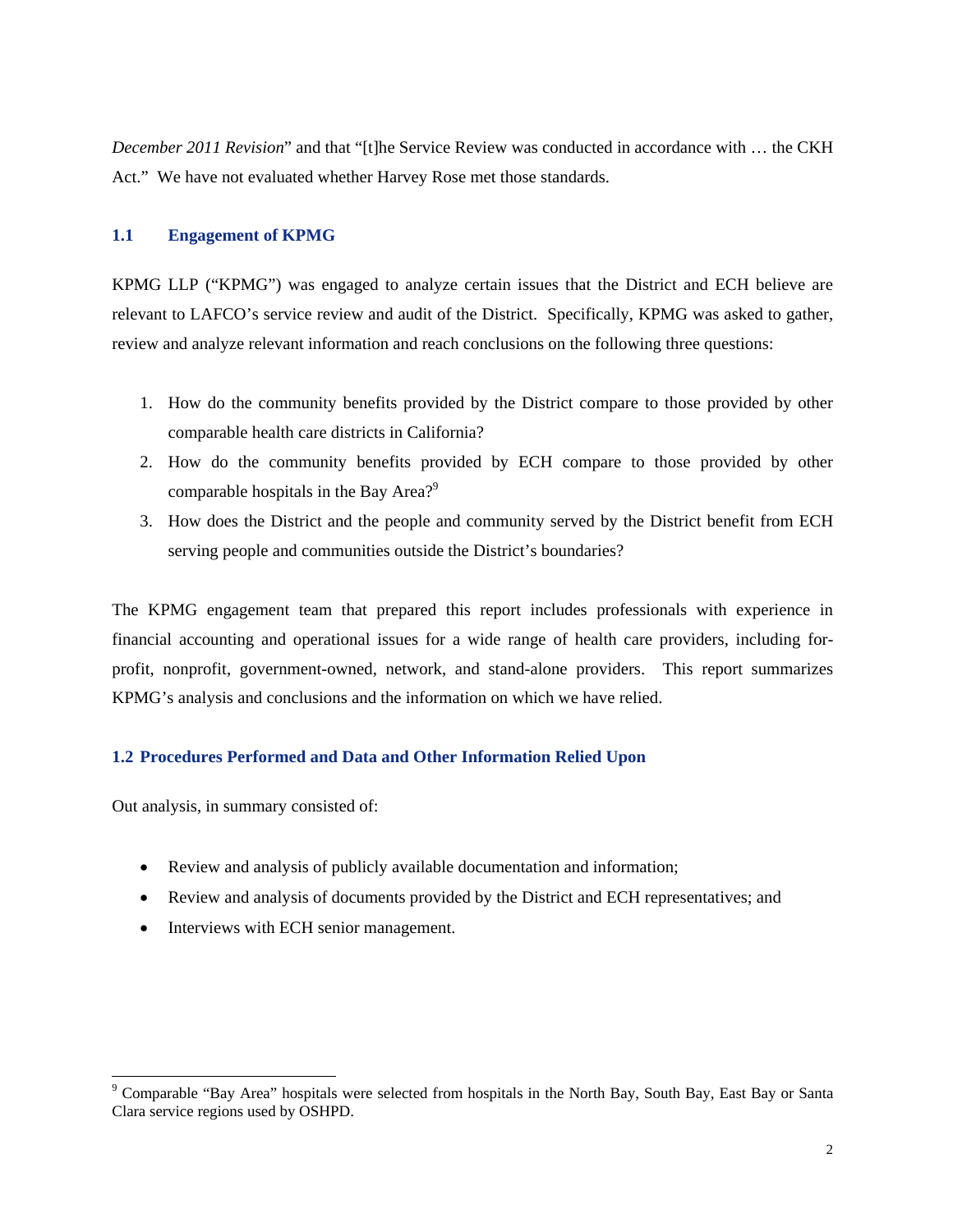The types of documents and information that we have reviewed and analyzed include:

- Community Benefit Reports made publicly available by the District, ECH and other bodies;
- Audited Financial Statements made publicly available by the District and comparable districts;
- Data gathered from all hospitals in California and made publicly available on-line by the Office of Statewide Health Planning & Development ("OSHPD") of the State of California; and
- Interviews with ECH senior management.

Appendix A, attached to this report, lists the data and other information that we gathered and reviewed.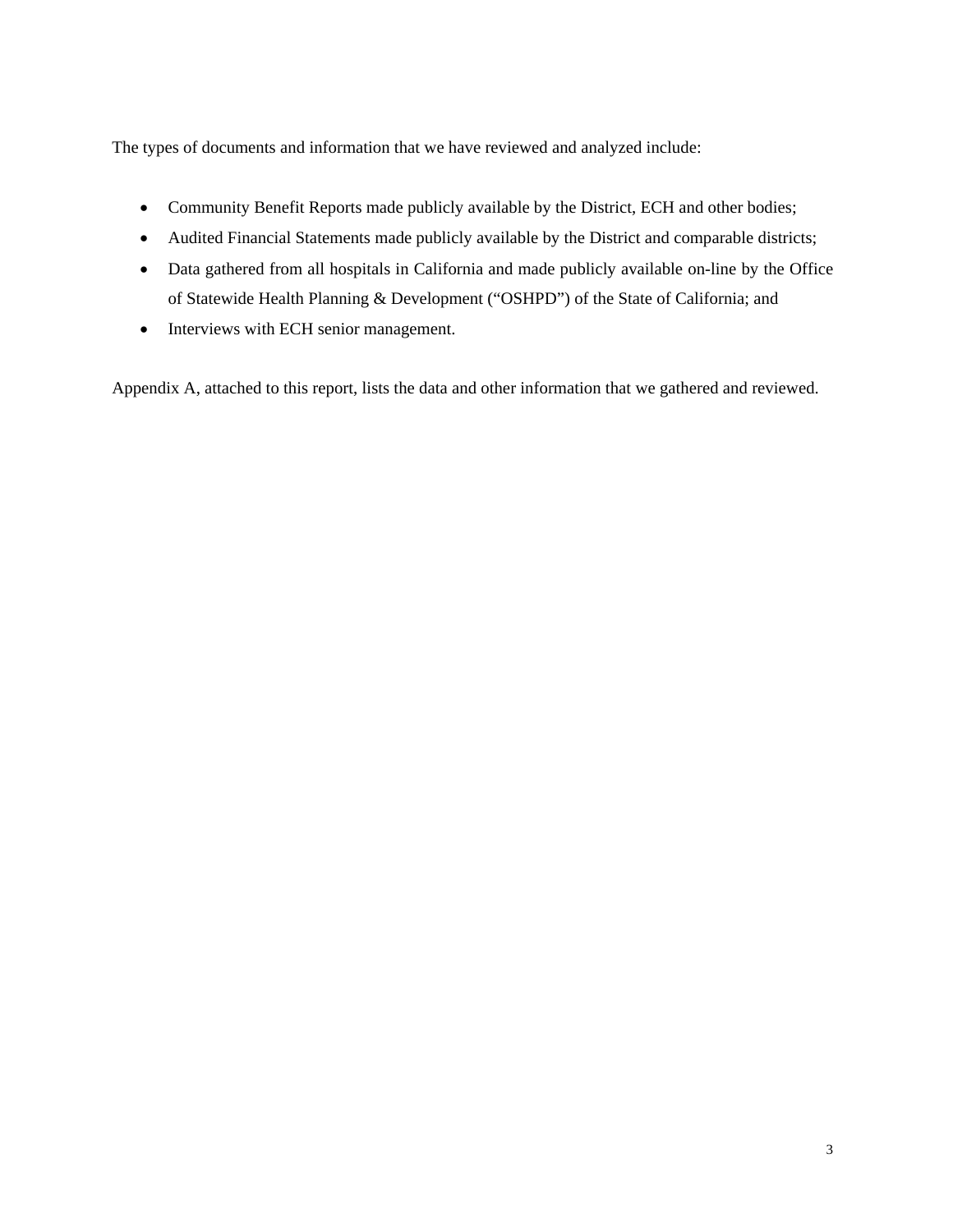# **2.0 Summary of Our Conclusions**

Based on our review and analysis of information obtained and provided to us, we offer the following three conclusions:

- 1. Relative to comparable health care districts in California, for the amount of ad valorem tax revenues that it receives, the District provides a high level of community benefits, which benefits the District and the people and communities served by the District.
- 2. Relative to comparable hospitals in the Bay Area, ECH provides a high level of community benefits to the people and community that it serves.
- 3. The District and the people and community served by the District benefit from ECH serving people and communities outside of the District's boundaries.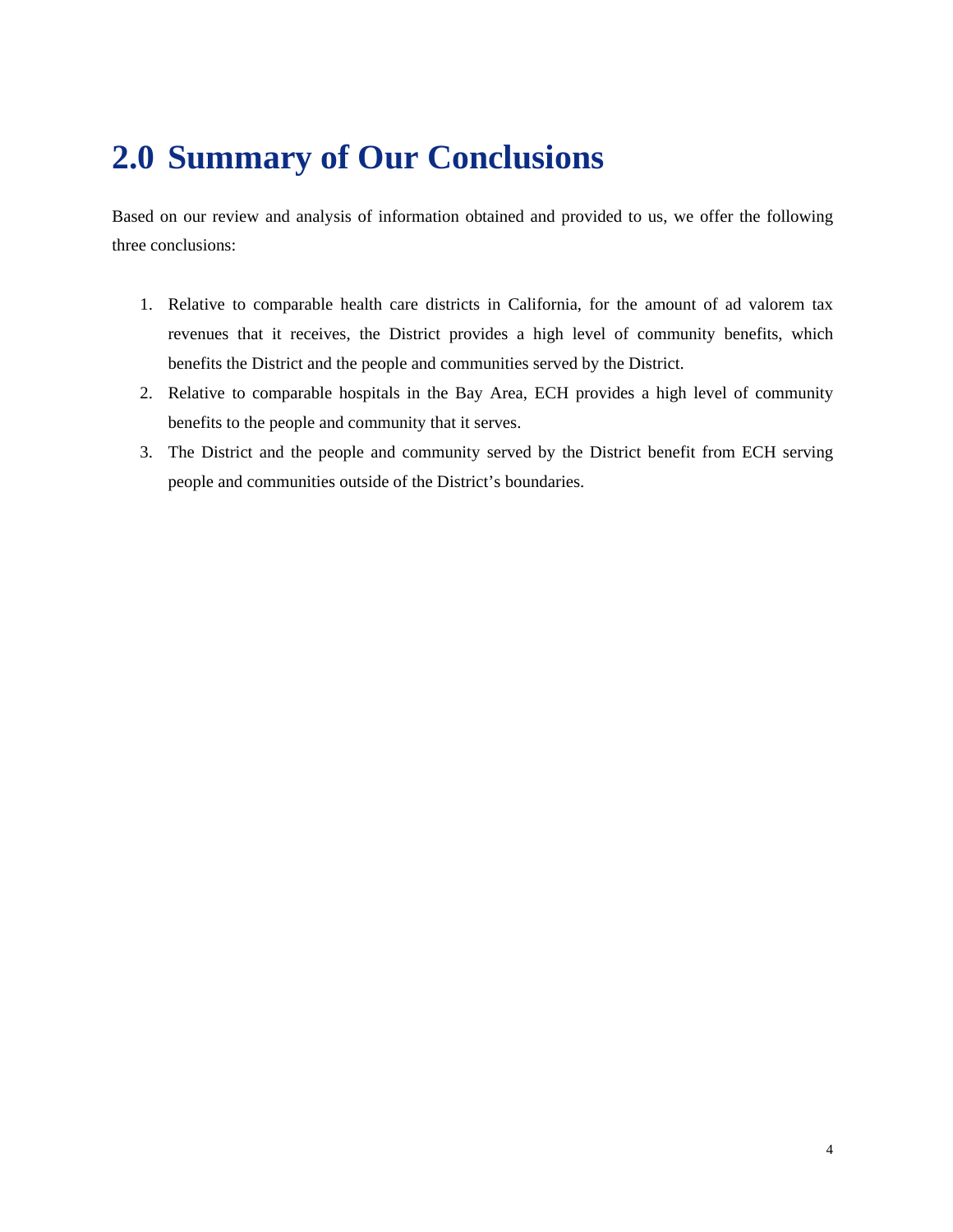# **3.0 Background**

#### **3.1 History of Health Care districts<sup>10</sup>**

In 1945, the California Legislature enacted the Local Hospital District Act (section 32000 et seq. of the California Health and Safety Code); legislation that enabled a community, with voter approval, to form a special district and impose property taxes to support the construction and operation of hospitals. Residents in these districts elect local boards to oversee the spending of tax receipts in pursuit of improved community health. The meetings of these publicly elected officials are open meetings subject to the provisions of the Ralph M. Brown Act, providing for public input and transparency relative to board actions. As noted above, the District was formed by a vote of the District's electorate in 1956.

In 1994, the State Legislature broadened the scope of activity of a hospital district beyond hospitals and renamed the statute the Local Health Care District Law.

California's health care districts can be found throughout the State, in both urban and rural settings and offer a variety of services including community grant making, chronic disease management education, senior services, ambulance services, primary care clinics, dental clinics, nutritional counseling, physical education, long term care and skilled nursing, senior housing and acute hospital care.

#### **3.2 Mission and Powers of the District**

The mission and powers of the District are found in the California Health and Safety Code<sup>11</sup> and the Amended and Restated Bylaws of the District (the "District's Bylaws").<sup>12</sup>

1

<sup>&</sup>lt;sup>10</sup> Association of California Healthcare District's History of Healthcare Districts (www.achd.org/historyofhcd.php).<br><sup>11</sup> California Health and Safety Code Section 32121.

<sup>&</sup>lt;sup>11</sup> California Health and Safety Code Section 32121.<br><sup>12</sup> Amended and Restated Bylaws of the District Adopted January 17, 2012.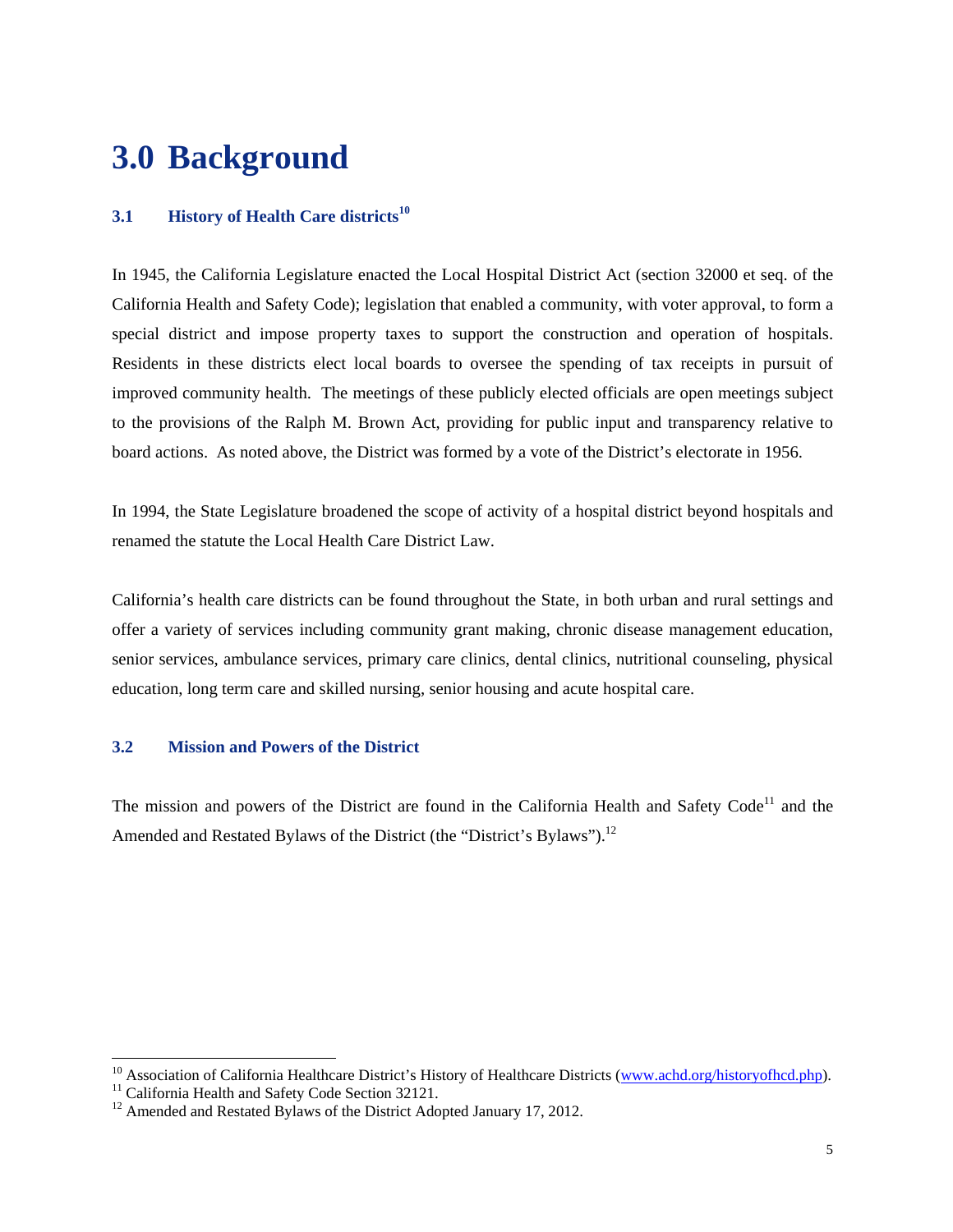Section 32121 of the California Health and Safety Code ("Section 32121") states, among other things, that each local health care district shall have and may:

- Establish, maintain, and operate, or provide assistance in the operation of, one or more health facilities or health services…at any location within or without the district for the benefit of the district and the people served by the district (subsection j);
- Acquire, maintain, and operate ambulances or ambulance services within and without the district (subsection l);
- Establish, maintain, and operate, or provide assistance in the operation of, free clinics, diagnostic and testing centers, health education programs, wellness and prevention programs, rehabilitation, aftercare, and any other health care services provider, groups, and organizations that are necessary for the maintenance of good physical and mental health in the communities served by the district (subsection m); and
- Do any and all other acts and things necessary to carry out this division (subsection k).

The District Bylaws state the purpose of the District in the similar terms as Section 32121, quoted above. Under both, the District is to carry out its purpose for the benefit of the District and the people and communities served by the District.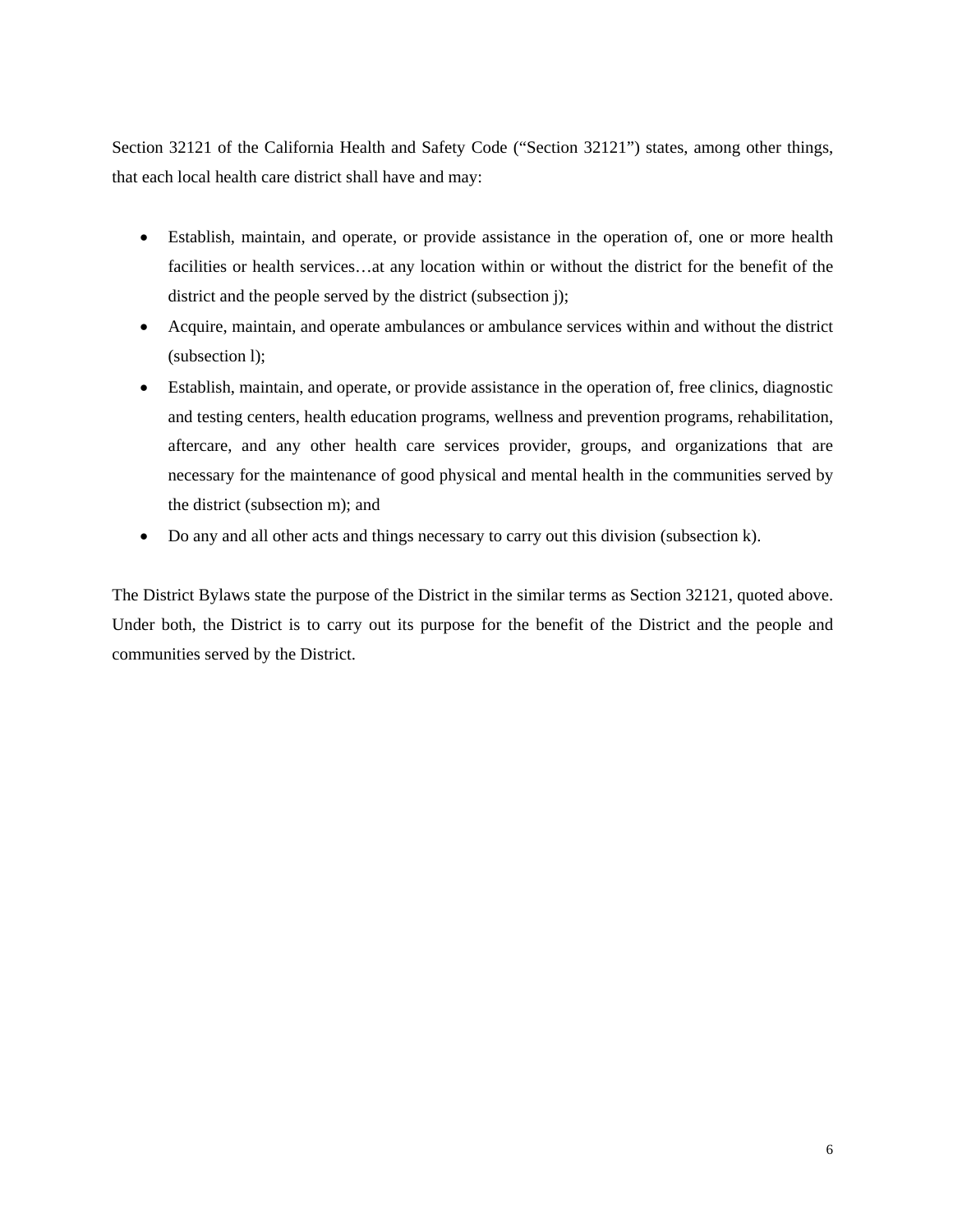### **4.0 Analyses and Bases for Our Conclusions**

**4.1 Conclusion No. 1: Relative to comparable health care districts in California, for the amount of ad valorem tax revenues that it receives, the District provides a high level of community benefits which benefits the District and the people and communities served by the District.** 

We have identified health care districts and health care systems (operated both for-profit and nonprofit) in California which we believe are comparable to the District. Unlike the District, not all of the health care districts and health care systems in California prepare Community Benefit Reports ("CB Reports") or audited financial statements, or make them readily accessible to the public. We gathered CB Reports and audited financial statements from publicly available resources, such as websites, as well as by direct requests to these health care districts.

We organized our analysis as follows:

- Identification Of Comparable Health Care Districts;
- Analysis of Available Audited Financial Statements;
- Community Benefit Reporting;
- Analysis of Community Benefit at the District Hospital Level;
- Administration of the District's Community Benefit Program;
- Transparency: Availability of Bylaws and Meetings Open to Public; and
- Conclusions.

Our analyses provide the bases for our conclusion.

#### **4.1.1 Identification of Comparable Health Care Districts**

As of June 30, 2012, there were 74 health care districts in California. As shown in the table below, of the 74 districts, 41 operate a hospital; six operate ambulance services; four operate clinics; three operate skilled nursing facilities; eight operate other "community-based services"; and one is inactive and in a state of reorganization. The remaining eleven districts, including the District, have sold or leased their hospitals to for-profit or nonprofit health care systems.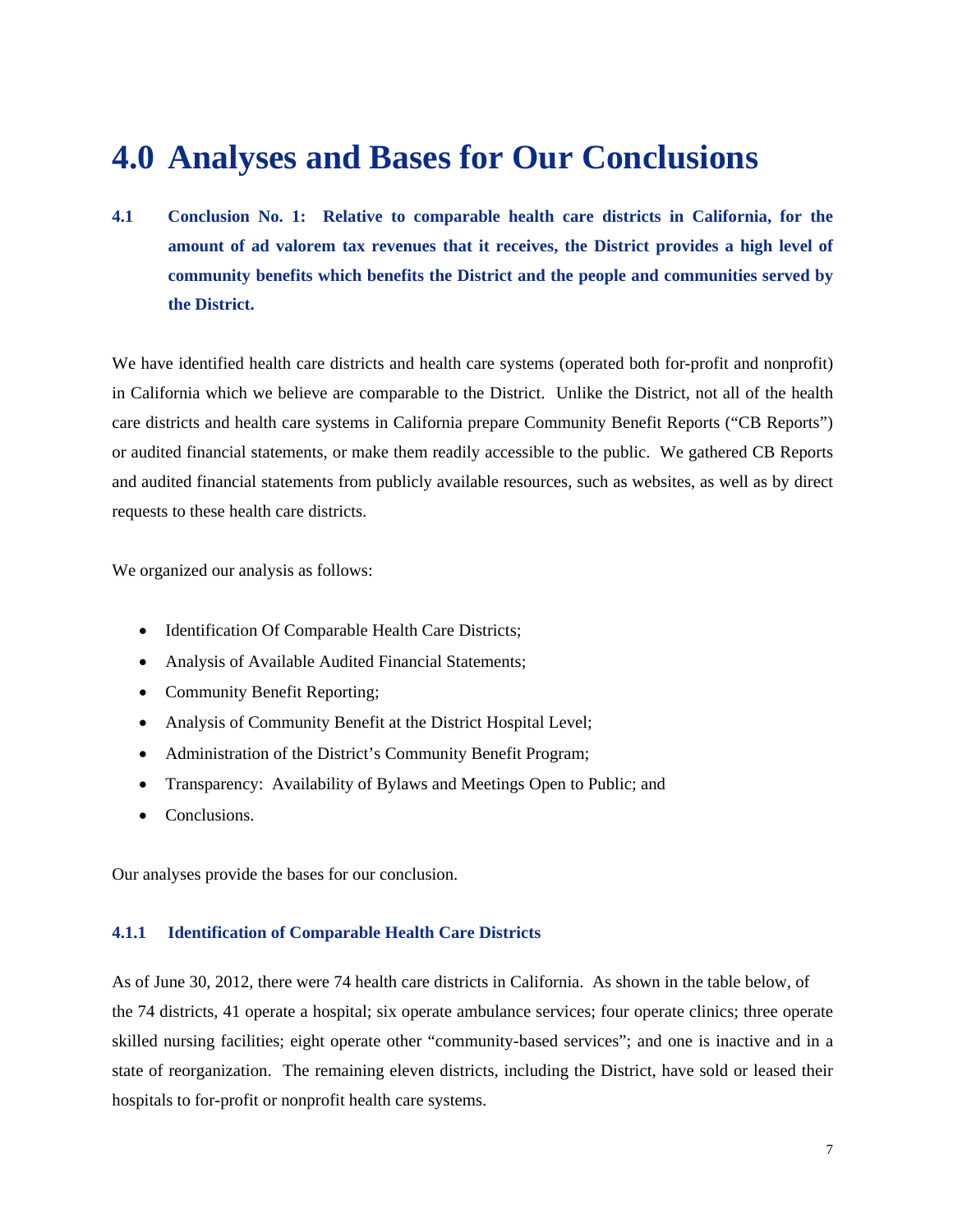| Summary of California Health Care districts <sup>13</sup>                         | Count |
|-----------------------------------------------------------------------------------|-------|
| <b>Health care districts operating:</b>                                           |       |
| Hospital                                                                          | 41    |
| Ambulance Services                                                                | 6     |
| Clinics                                                                           | 4     |
| <b>Skilled Nursing</b>                                                            | 3     |
| Other "community based services"                                                  | 8     |
| Inactive health care districts                                                    |       |
| Health care districts that sold or leased their hospital to another health system | 11    |
| Total health care districts                                                       | 74    |

To develop a representative sample of health care districts in California, we referred to the whitepaper issued by the District to LAFCO on November 4,  $2011<sup>14</sup>$ , as well as the California State Controller Special Districts Annual Report, FY 2009-10. From the 73 active health care districts in California,<sup>15</sup> as of June 30, 2012, we first selected all eleven health care districts that, like the District, have sold or leased their hospital facilities to for-profit or nonprofit health care systems.<sup>16</sup> From the remaining  $62$ active health care districts in California, we selected eight more health care districts based on the following combined criteria:

- Taxes Allocated and Levied: First, we selected all health care districts with at least \$1 million in annual tax receipts (20 out of the remaining 62 health care districts).<sup>17</sup>
- Comparable Geographies: From those 20, we selected all health care districts that were classified as Urban by the Association of California Health care Districts (8 out of 20 health care districts).

l <sup>13</sup> Health care district operational categories were taken from the list of active / non-active health care districts that was provided by the Association of California Health Care Districts on July 5, 2012.

<sup>&</sup>lt;sup>14</sup> The District, Information Re Local Health Care Districts, As Requested by Santa Clara County LAFCO, November 4, 2011.

<sup>&</sup>lt;sup>15</sup> The Association of California Health Care Districts noted that Indian Valley Healthcare District is currently inactive and in a state of re-organization.

<sup>&</sup>lt;sup>16</sup> In 1985, the Marin Healthcare District leased Marin General Hospital to Marin General Hospital Corporation. On July 1, 2010, control of the Marin General Hospital returned to the Marin Healthcare District. Obtained from the District whitepaper issued by the District to LAFCO on November 4, 2011.

 $17$  Annual tax receipts, as per the Special Districts Annual Report, for the fiscal year ended June 30, 2010, California State Controller, include "county allocation", "voter approved levy" and "homeowners property tax relief". We also selected Washington Township Health Care District as it received \$8,200,000 in tax receipts per its audited financial statements.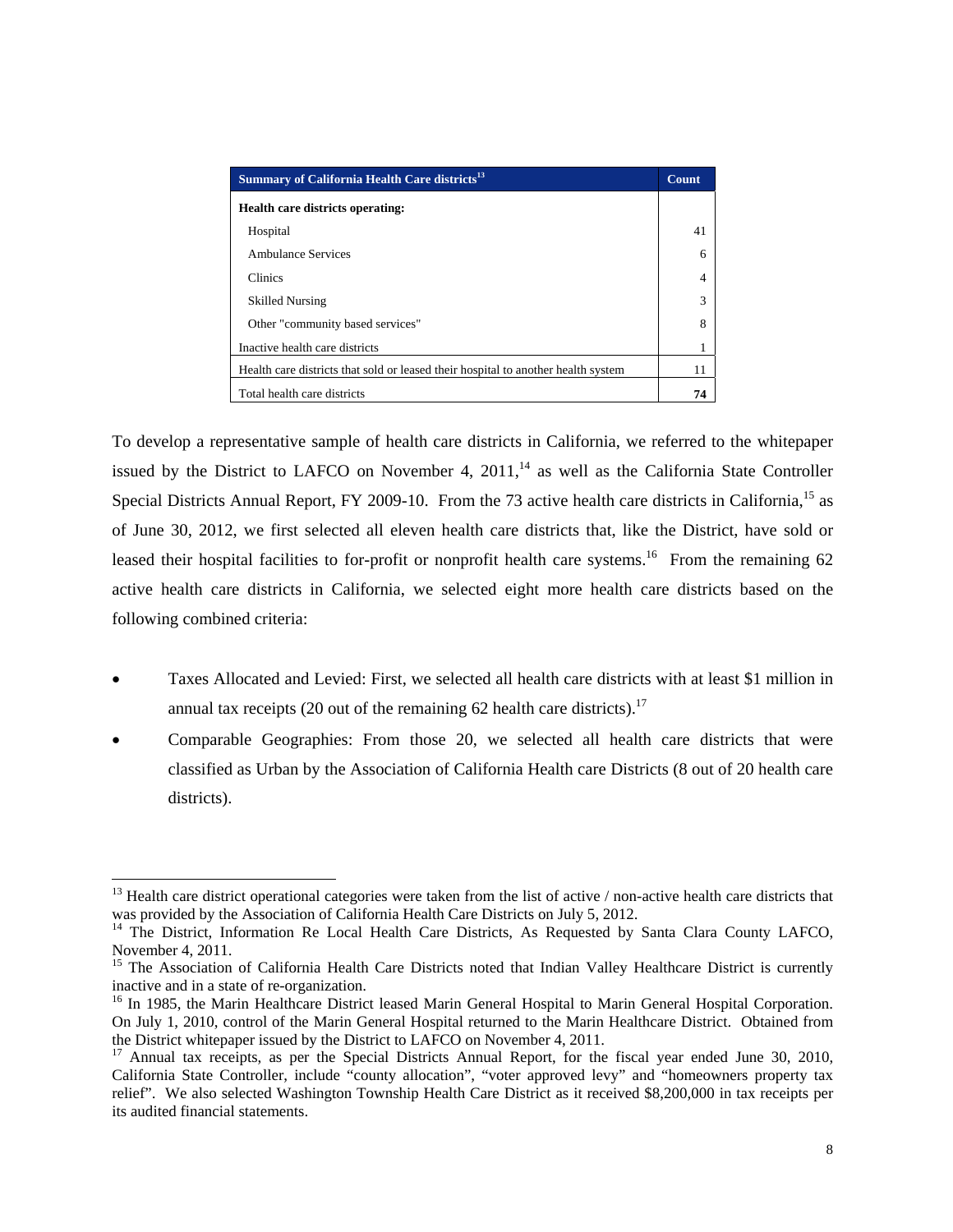The following table lists our final sample of 19 California health care districts that we believe are comparable to the District for the purposes of our analysis.

|                         |                                                        |                         |                                                           |                                                                                           | <b>Per California State</b><br><b>Controller FY 10</b>          |
|-------------------------|--------------------------------------------------------|-------------------------|-----------------------------------------------------------|-------------------------------------------------------------------------------------------|-----------------------------------------------------------------|
| Line<br><b>Number</b>   | <b>Health Care District Name</b>                       | Urban /<br><b>Rural</b> | <b>Leased</b><br>or sold<br>hospital<br><b>facilities</b> | <b>Property</b><br><b>Tax</b><br><b>Revenue</b><br>$(1\% \text{ Ad})$<br><b>Valorem</b> ) | <b>Total</b><br><b>Property</b><br><b>Tax</b><br><b>Revenue</b> |
| $\mathbf{1}$            | Palomar Health                                         | Urban                   |                                                           | \$12,426,860                                                                              | \$27,609,000                                                    |
| $\overline{2}$          | <b>El Camino Hospital District</b>                     | <b>Urban</b>            | <b>Yes</b>                                                | 9,289,236                                                                                 | 16,017,000                                                      |
| 3                       | <b>Grossmont Healthcare</b><br>District                | Urban                   | Yes                                                       | 5,597,317                                                                                 | 11,146,000                                                      |
| $\overline{\mathbf{4}}$ | Sequoia Healthcare District                            | Urban                   | <b>Yes</b>                                                | 7,957,708                                                                                 | 8,012,000                                                       |
| 5                       | Tri-City Hospital District                             | Urban                   |                                                           | 7,300,523                                                                                 | 7,372,000                                                       |
| 6                       | Peninsula Health Care<br>District                      | Urban                   | Yes                                                       | 4,194,447                                                                                 | 4,223,000                                                       |
| $\overline{7}$          | Desert Healthcare District                             | Urban                   | <b>Yes</b>                                                | 3,297,061                                                                                 | 3,348,000                                                       |
| 8                       | Salinas Valley Memorial<br><b>Healthcare System</b>    | Urban                   |                                                           | 3,168,089                                                                                 | 3,188,000                                                       |
| 9                       | <b>West Contra Costa</b><br><b>Healthcare District</b> | Urban                   |                                                           | 2,860,331                                                                                 | 2,899,000                                                       |
| 10                      | <b>Beach Cities Health District</b>                    | Urban                   |                                                           | 2,417,727                                                                                 | 2,439,000                                                       |
| 11                      | Camarillo Healthcare District                          | Urban                   |                                                           | 2,020,749                                                                                 | 2,041,000                                                       |
| 12                      | Sonoma Valley Health Care<br>District                  | Urban                   |                                                           |                                                                                           | 1,886,000                                                       |
| 13                      | <b>Fallbrook Hospital District</b>                     | Rural                   | Yes                                                       |                                                                                           | 1,476,000                                                       |
| 14                      | Mark Twain Hospital District                           | Rural                   | Yes                                                       |                                                                                           | 879,000                                                         |
| 15                      | Mt. Diablo Health Care<br>District                     | Urban                   | <b>Yes</b>                                                | 245,228                                                                                   | 248,000                                                         |
| 16                      | Eden Township Healthcare<br>District                   | Urban                   | Yes                                                       | L,                                                                                        |                                                                 |
| 17                      | Marin Healthcare District                              | Urban                   | Yes                                                       |                                                                                           |                                                                 |
| 18                      | Petaluma Health Care District                          | Urban                   | Yes                                                       |                                                                                           |                                                                 |
| 19                      | Washington Township Health<br>Care District            | Urban                   |                                                           |                                                                                           |                                                                 |

Note: See Appendix B.1 for further details.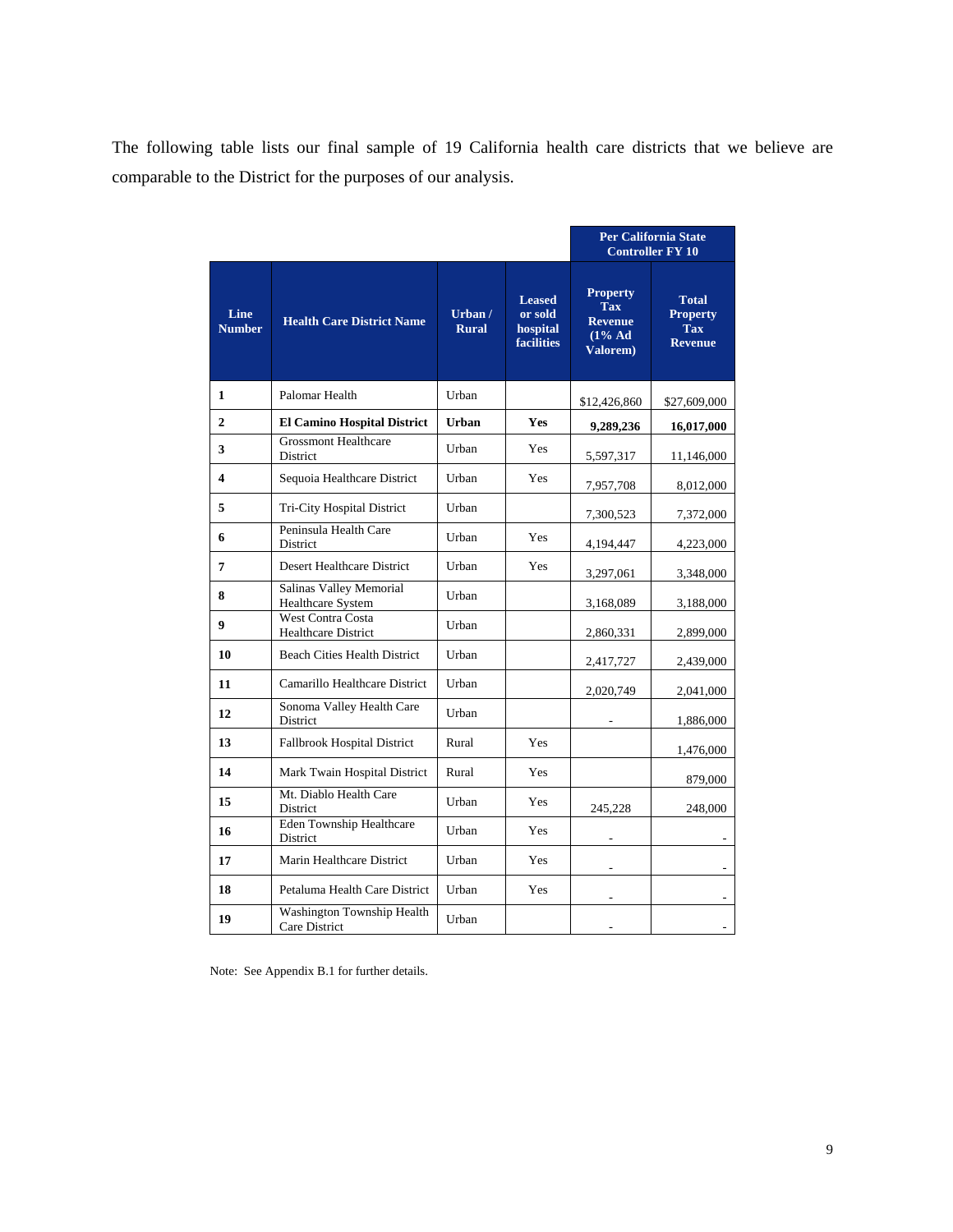#### **4.1.2 Analysis of Available Audited Financial Statements**

California requires its health care districts to engage external auditors and to publish audited financial statements at least annually:

At least once each year the board shall engage the services of a qualified accountant of accepted reputation to conduct an audit of the books of the hospital and prepare a report. The financial statement of the district with the auditor's certification, including any exemptions or qualifications as part of such certification, shall be published in the district by the board pursuant to Section 6061 of the Government Code. *California Health and Safety Code Section 32133.*

For all 19 health care districts selected, we searched for audited financial statements. As we note in Appendix B.1, the District and six other of the 19 health care districts publish audited financial statements that are readily available on the districts' websites.<sup>18</sup> Through direct inquiries of the remaining 12 health care districts and/or accessing the Electronic Municipal Market Access website,<sup>19</sup> we were able to collect an additional ten audited financial statements. In total, we were able to collect 17 out of 19 sets of audited financial statements for our analysis. We were unable to obtain audited financial statements for Tri-City and Mark Twain hospital districts.

According to the District's Audited Financial Statements for the fiscal year ended June 30, 2011, the District incurred a total of \$193,000 of general and administrative expenses, representing approximately 1% of the District's tax receipts.20 The District has no staff. Any general and administrative support needed to operate the District, other than the service of the District's board members, is provided almost entirely by ECH. As a result, compared to the other health care districts that we analyzed, the District's general and administrative expenses are the lowest in dollars as well as a percentage of tax receipts. The people and communities served by the District thereby benefit because virtually all of the District's tax receipts are available to spend directly on community benefits and health care rather than overhead. If the duties of the District were dissolved to a successor agency, it would be most reasonable to expect that the successor agency would have to establish its own general and administrative capabilities, resulting in higher expenses and leaving less money to spend on community benefits and health care.

1

 $18$  The District's website provides access to its audited financial statements for the fiscal years ended June 30, 2009 through 2011 (http://www.elcaminohospitaldistrict.org/Financials).

<sup>19</sup> Electronic Municipal Market Access website (http://emma.msrb.org/).

<sup>&</sup>lt;sup>20</sup> The District's general and administrative expenses consist of depreciation, amortization, professional fees and purchased services. The District reported no salaries, occupancy, information technology or other general and administrative expenses.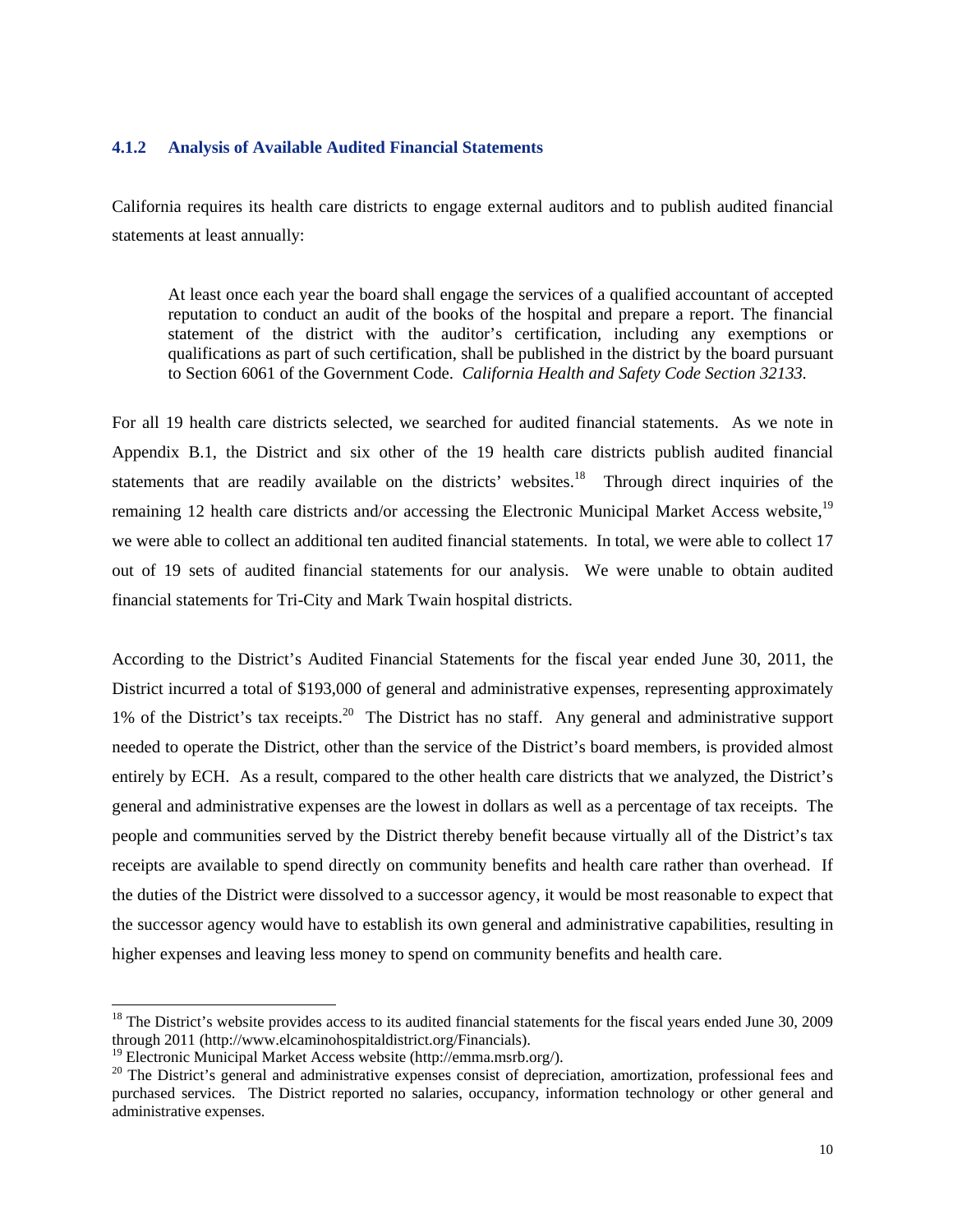#### **4.1.3 Community Benefit Reporting**

Community benefit, as defined in Health and Safety Code Section 127345 (Article 2), is a hospital's activities that are intended to address community needs and priorities primarily through disease prevention and improvement of health status, including, but not limited to, any of the following:

- Health care services rendered to vulnerable populations including, but not limited to, charity care and the unreimbursed cost of providing services to the uninsured, underinsured, and those eligible for Medi-Cal, Medicare, California Children's Services Program, or county indigent programs;
- The unreimbursed cost of services included in subdivision (d) of Section 127340;
- Financial or in-kind support of public health programs;
- Donation of funds, property, or other resources that contribute to a community priority;
- Health care cost containment:
- Enhancement of access to health care or related services that contribute to a healthier community;
- Services offered without regard to financial return because they meet a community need in the service area of the hospital, and other services including health promotion, health education, prevention, and social services; and
- Food, shelter, clothing, education, transportation, and other goods or services that help maintain a person's health.

We were able to obtain CB Reports for certain private nonprofit hospitals in our sample as a result of SB 697 (Chapter 812, Statutes of 1994) Health and Safety Code. The Hospital Community Benefit Program ("HCBP") results from SB 697, passed by the California Legislature in 1994. SB 697 states that private nonprofit hospitals "assume a social obligation to provide community benefits in the public interest". A private nonprofit hospital in California is required to:

- Conduct a community needs assessment every three years;
- Develop a community benefit plan in consultation with the community; and
- Annually submit a copy of its plan to the OSHPD.<sup>21</sup>

l

<sup>&</sup>lt;sup>21</sup> Office of Statewide Planning and Development (http://www.oshpd.ca.gov/HID/SubmitData).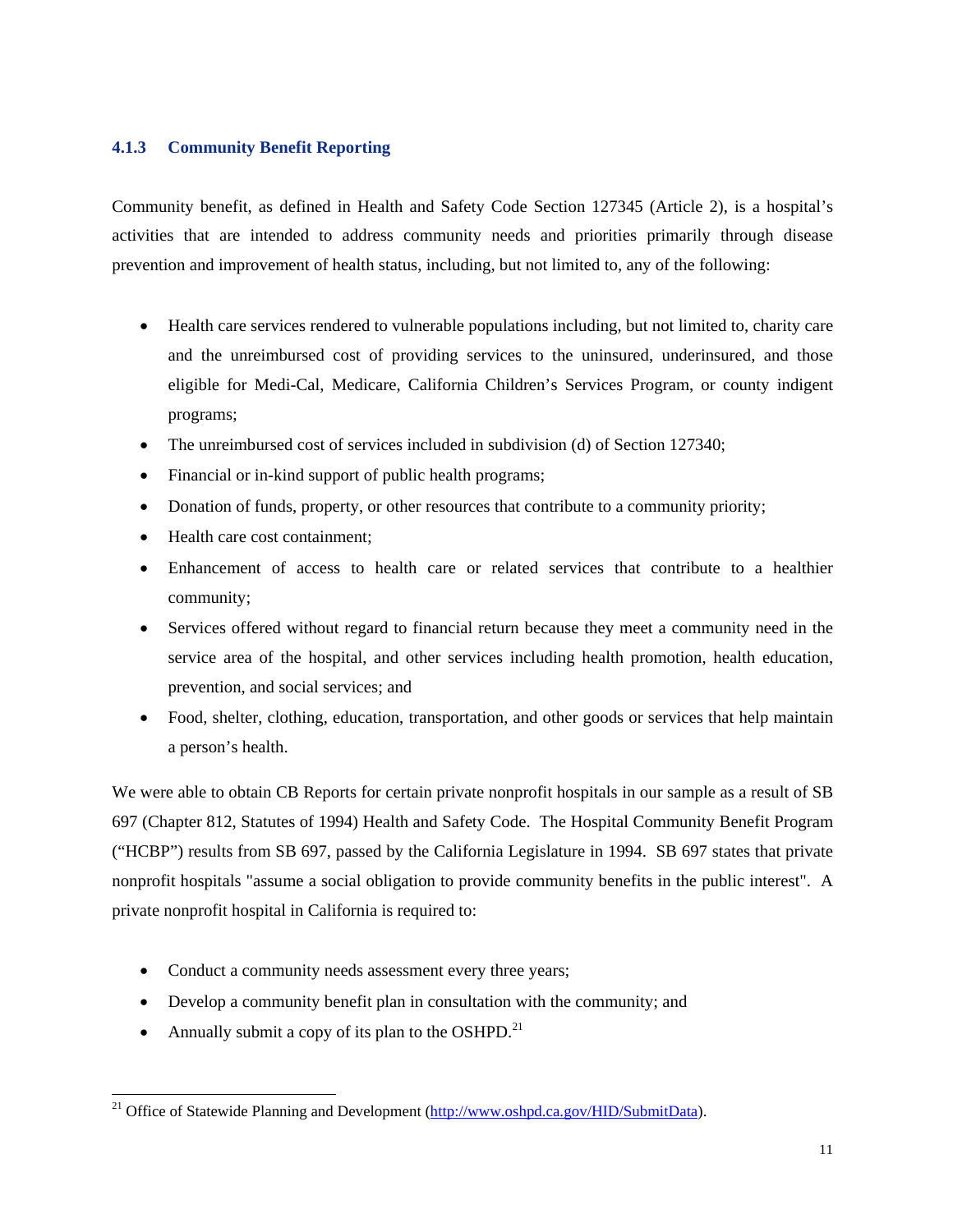We sought to obtain CB reports for all 19 of the comparable health care districts or associated hospitals via district and hospital websites, direct requests to OSHPD, or direct requests to the health care districts. We note that health care districts are not required to issue CB Reports. However, as noted earlier at 4.1.1, eleven of the 19 health care districts have sold or leased their hospitals to for-profit or nonprofit health care systems, of which eight are required to issue CB Reports. As of June 30, 2012, OSHPD's online listing of CB Report submissions highlighted that ECH was one of only three such hospitals (i.e., ECH, Grossmont Hospital, and Sequoia Hospital) which were subject to HCBP reporting requirements and had filed 2011 CB Reports with OSHPD.

The District is not required to report on its contributions to community benefit; nevertheless the District issued a joint 2011 CB Report with ECH, and broke out how District funds were used for community benefit. Furthermore, of the CB Reports that we reviewed for health care districts that received ad valorem tax revenue or their hospitals noted in Appendix B.2, the joint CB Report by the District and ECH is the only one to break out how district tax receipts designated for community benefit were spent by program type.

#### **4.1.4 Analysis of Community Benefit at the District Hospital Level**

In 2011, the District received \$5,782,000 of unrestricted ad valorem tax revenue that its Board designated to support community benefit programs. We note that in that same year, the District contributed \$5,040,000 to community benefit programs which were administered by ECH.<sup>22</sup> Districtfunded community benefit programs included community health education, community-based clinical services, health care support services, grants, sponsorships and means-tested program benefits such as food stamps. $^{23}$ 

On a consolidated basis, the District, ECH and their component units reported \$31,158,650 in 2011 in spending for community-based programs. Additionally, ECH reported that its unreimbursed costs to serve Medi-Cal beneficiaries totaled \$23,639,790 in 2011. On a consolidated basis, the District, ECH

l

 $22$  Per the District's Board Finance Presentation for the fiscal year ended 2011, we note that "As the District's designated Community Benefit funds are transferred to ECH for administration by the Hospital, we understand from ECH management that the Hospital places these funds in a uniquely identifiably account within its accounting records. These funds as they await receiving an authorization by the Community Benefit Advisory Committee to be expended these funds earn investment income." 23 2011 Community Benefit Report, District/ECH.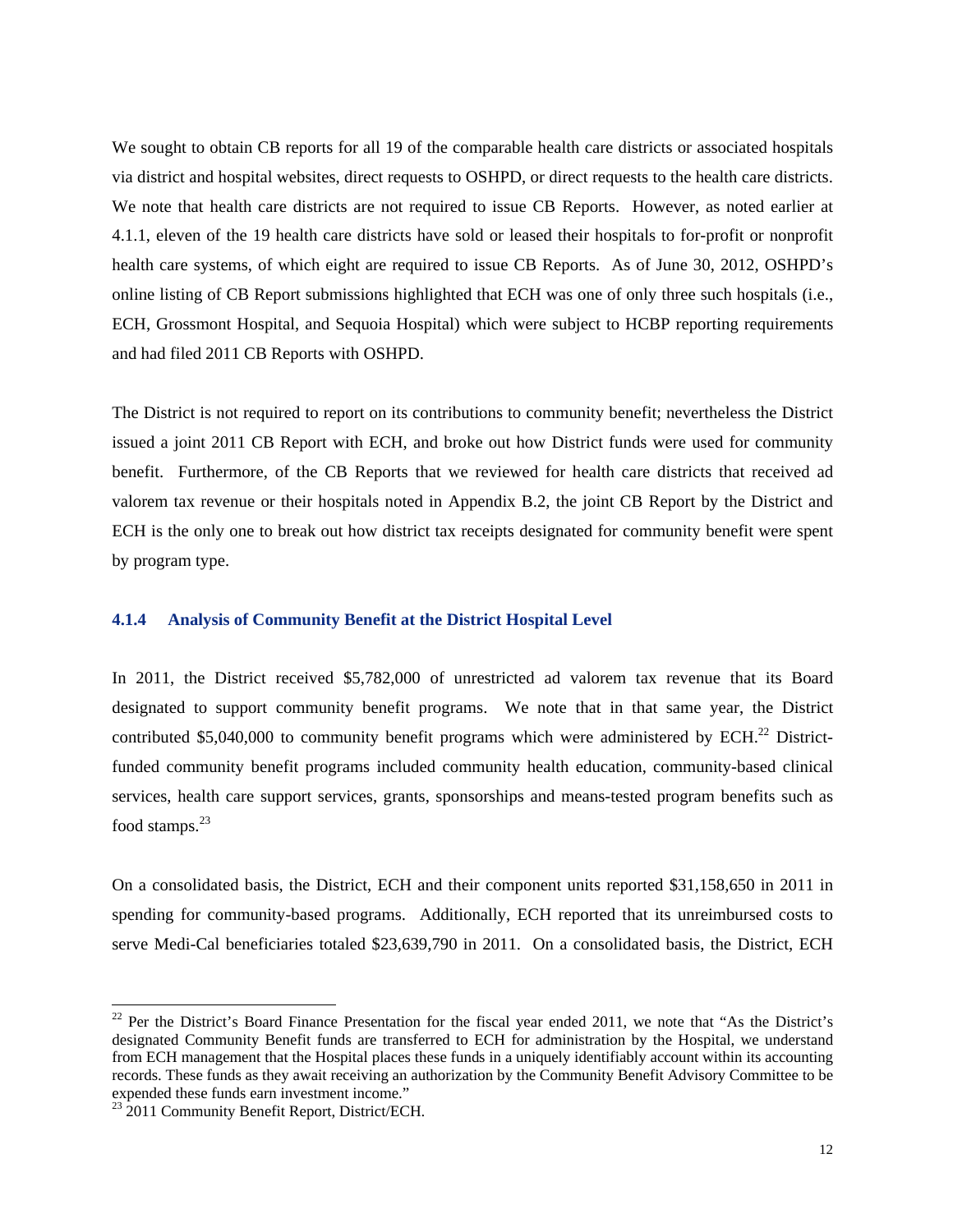and their component units reported total community benefits spending of \$54,798,440 in 2011. See table below.

| <b>Program Type</b>                                             | <b>Amount</b> |
|-----------------------------------------------------------------|---------------|
| Subsidized health services funded through hospital operations   | \$20,616,112  |
| Financial and in-kind contributions                             | 4,002,154     |
| Traditional charity care funded through hospital operations     | 2,772,576     |
| <b>Community Health Improvement Services</b>                    | 1,857,998     |
| Health professions education funded through hospital operations | 1,171,764     |
| Clinical research funded through hospital operations            | 402,216       |
| Community benefit operations funded through hospital operations | 185,830       |
| Government-sponsored health care (means-tested programs)        | 150,000       |
| Sub total                                                       | \$31,158,650  |
| Government-sponsored health care (unreimbursed Medi-Cal care)   | 23,639,790    |
| <b>Total Community Benefit, FY 2011</b>                         | \$54,798,440  |

#### *Analysis of Community Benefit at the District Hospital Level Based on Audited Financial Statements*

To compare community benefit spending by ECH to that of other health care districts and their hospitals, as shown in Appendix C.1, we compared community benefit spending as a percentage of operating expenses as reported by the districts or hospitals in their audited financial statements.

For the eleven health care districts that sold or leased their hospital facilities to for-profit or nonprofit health care systems, we used the operating expense per the health care system consolidated audited financial statements (that the hospital facilities were sold or leased to) and the associated community benefit spending at the health care system level, if available, for this comparison. We recognize that analyzing community benefits spending system-wide may not reflect the level of benefits received by the local community in which a particular facility is located. For the remaining eight health care districts, we used the operating expense per the health care districts' audited financial statements and the community benefit spending, if available, noted in section 4.1.2 for this comparison.

Of the 19 health care districts or hospitals for which we had audited financial statements and community benefit spending, community benefit spending as a percentage of operating expenses ranges from 3.0% to 14.3%. ECH's percentage, 9.5%, is the second highest.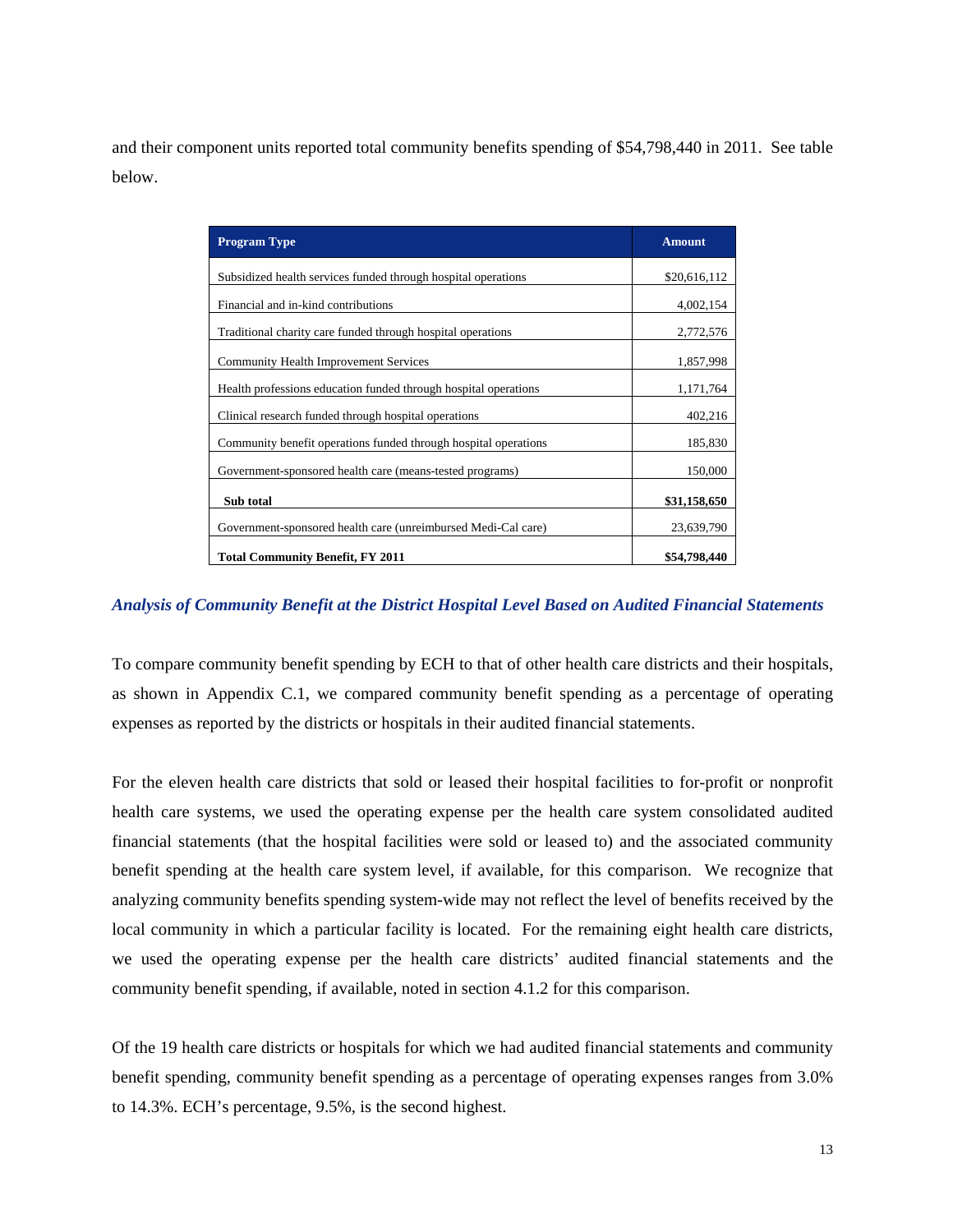We further analyzed community benefit spending excluding unreimbursed cost to serve Medi-Cal / Medicaid beneficiaries. On this basis, community benefit spending as a percentage of operating expenses ranges from 2.1% to 11.0%. ECH has the second highest percentage at 5.4%. The following table summarizes our observations, which are detailed in Appendix C.1.

| <b>Health Care District Name</b>               | <b>Hospital / Health Care</b><br><b>Fiscal</b><br><b>System Name</b><br>Year |      | <b>Total Community</b><br>Benefit as % of<br><b>Operating</b><br><b>Expenses</b> | <b>Total Community</b><br><b>Benefit less Total</b><br><b>Unpaid Cost of</b><br>Medi-Cal/<br>Medicaid as % of<br><b>Operating</b><br><b>Expenses</b> |
|------------------------------------------------|------------------------------------------------------------------------------|------|----------------------------------------------------------------------------------|------------------------------------------------------------------------------------------------------------------------------------------------------|
| Sonoma Valley Health Care<br><b>District</b>   | Sonoma Valley Hospital                                                       | 2011 | 14.3%                                                                            | 11.0%                                                                                                                                                |
| <b>El Camino Hospital District</b>             | <b>El Camino Hospital</b>                                                    | 2011 | 9.5%                                                                             | 5.4%                                                                                                                                                 |
| <b>Grossmost Healthcare</b><br><b>District</b> | Sharp HealthCare                                                             | 2011 | 6.0%                                                                             | 4.8%                                                                                                                                                 |
| Sequoia Healthcare District                    | Catholic Healthcare West /<br>Dignity Health                                 | 2011 | 9.1%                                                                             | 4.8%                                                                                                                                                 |
| Peninsula Health Care<br><b>District</b>       | <b>Sutter Health and Affiliates</b>                                          | 2010 | 8.9%                                                                             | 3.8%                                                                                                                                                 |
| Petaluma Health Care District                  | St. Joseph Health System                                                     | 2010 | 6.8%                                                                             | $N/A^{24}$                                                                                                                                           |
| Mt. Diablo Health Care<br><b>District</b>      | John Muir Health                                                             | 2010 | 3.0%                                                                             | 2.1%                                                                                                                                                 |

#### *Analysis of Community Benefit at the District Hospital Level Based on OSHPD Data*

l

We also performed the same comparison using OSHPD data for operating expenses, as noted in Appendix C.2, which allowed us to compare eight district-related hospitals, not all of which publish audited financial statements. We found that total community benefit spending as a percentage of operating expenses ranges from 1.3% to 14.1%. ECH's percentage is 9.8%, placing it fifth highest out of the eight hospitals that we analyzed. We further analyzed community benefit spending excluding unreimbursed cost to serve Medi-Cal / Medicaid beneficiaries, which allowed us to compare seven of the eight district-related hospitals. Of this subset, community benefit spending as a percentage of operating expenses ranges from 1.6% to 10.9%. By that measure, ECH's percentage is 5.6%, placing it third

<sup>&</sup>lt;sup>24</sup> Total Unpaid Costs of Medi-Cal / Medicaid were not specifically identified in the Community Benefit Reports of Petaluma Health Care District.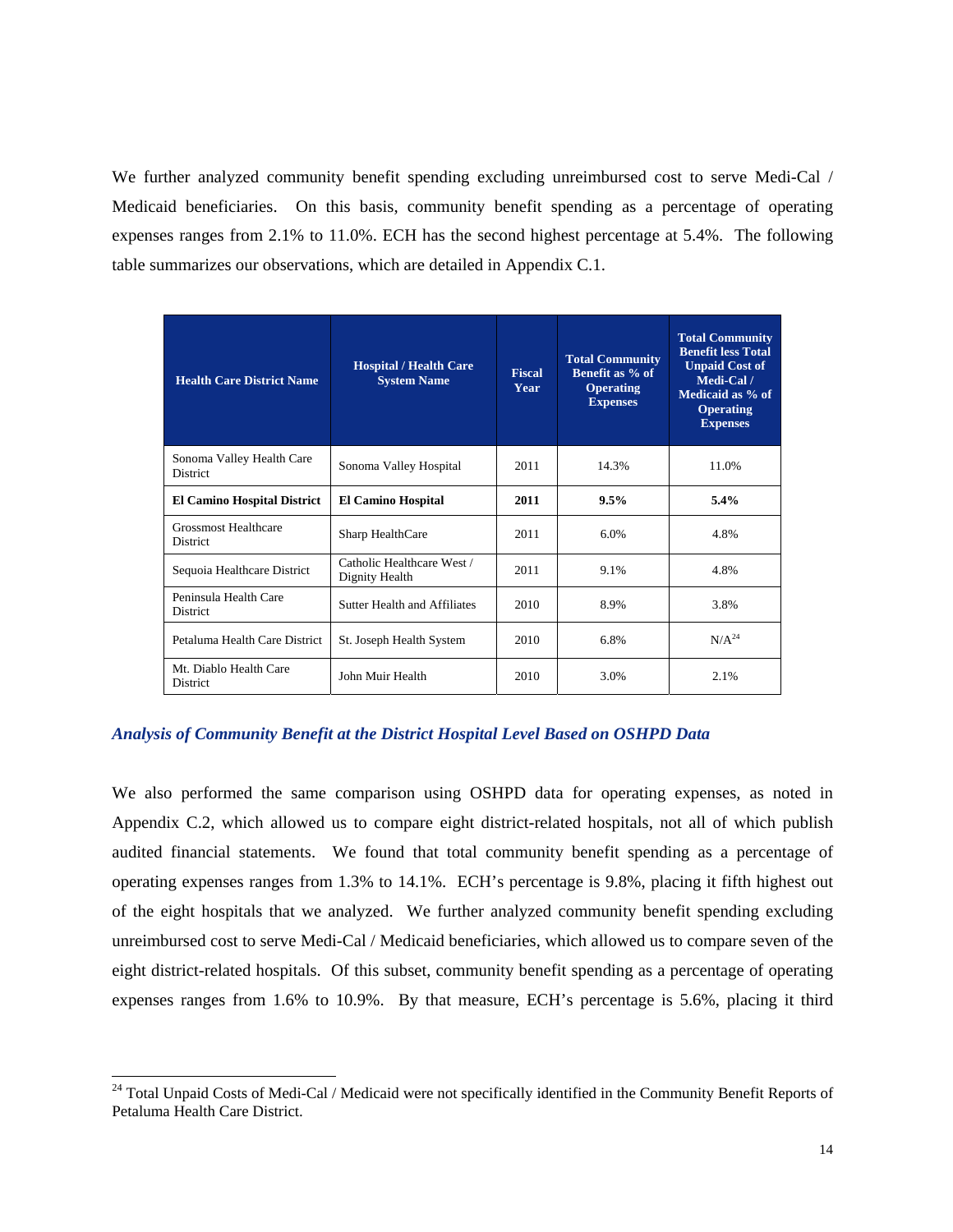highest out of the seven hospitals. The following table summarizes our observations, which are detailed in Appendix C.2.

| <b>Health Care District Name</b>                   | <b>Hospital / Medical Center</b><br><b>Name</b><br>(affiliation shown in<br>parenthesis) | Latest<br><b>Fiscal</b><br>Year<br><b>Available</b> | <b>Total Community</b><br>Benefit as % of<br><b>Operating</b><br><b>Expenses</b> | <b>Total Community</b><br>Benefit as % of<br><b>Operating</b><br><b>Expenses</b><br>excluding Medi-<br>Cal / Medicaid |
|----------------------------------------------------|------------------------------------------------------------------------------------------|-----------------------------------------------------|----------------------------------------------------------------------------------|-----------------------------------------------------------------------------------------------------------------------|
| Sonoma Valley Health Care<br><b>District</b>       | Sonoma Valley Hospital                                                                   | 2011                                                | 14.1%                                                                            | 10.9%                                                                                                                 |
| <b>Grossmont Healthcare</b><br><b>District</b>     | Grossmont Hospital (Sharp)                                                               | 2011                                                | 10.7%                                                                            | 8.4%                                                                                                                  |
| Petaluma Health Care<br><b>District</b>            | Petaluma Valley Hospital<br>(St. Joseph)                                                 | 2010                                                | 11.7%                                                                            | $N/A^{25}$                                                                                                            |
| <b>El Camino Hospital</b><br><b>District</b>       | <b>El Camino Hospital</b>                                                                | 2011                                                | 9.8%                                                                             | 5.6%                                                                                                                  |
| <b>Eden Township Healthcare</b><br><b>District</b> | Eden Medical Center<br>(Sutter)                                                          | 2009                                                | 9.0%                                                                             | 4.1%                                                                                                                  |
| Mark Twain Hospital<br><b>District</b>             | Mark Twain St. Joseph's<br>Hospital                                                      | 2011                                                | 1.3%                                                                             | 2.8%                                                                                                                  |
| Sequoia Healthcare District                        | Sequoia Hospital<br>(CHW/DIGNITY)                                                        | 2011                                                | 8.2%                                                                             | 2.7%                                                                                                                  |
| Marin Healthcare District                          | Marin General Hospital                                                                   | 2010                                                | 11.0%                                                                            | 1.6%                                                                                                                  |

Based upon our analysis of publicly available data, the District, ECH and their component units, relative to comparable health care districts in California, make above-average community benefit expenditures as a percentage of total operating expenses.

#### **4.1.5 Administration of the District's Community Benefit Program**

l

The District's community benefit program, administered by ECH, has a structured process for addressing community needs. The District's process includes a triennial county health assessment, soliciting input from current partners on community needs and from the Community Benefit Advisory Council, reviewing the U.S. Surgeon General's National Prevention Strategy Report and the California Healthy Kids Survey, and examining data from the County Public Health Department.

<sup>&</sup>lt;sup>25</sup> Total Unpaid Costs of Medi-Cal / Medicaid were not specifically identified in the Community Benefit Reports of Petaluma Health Care District.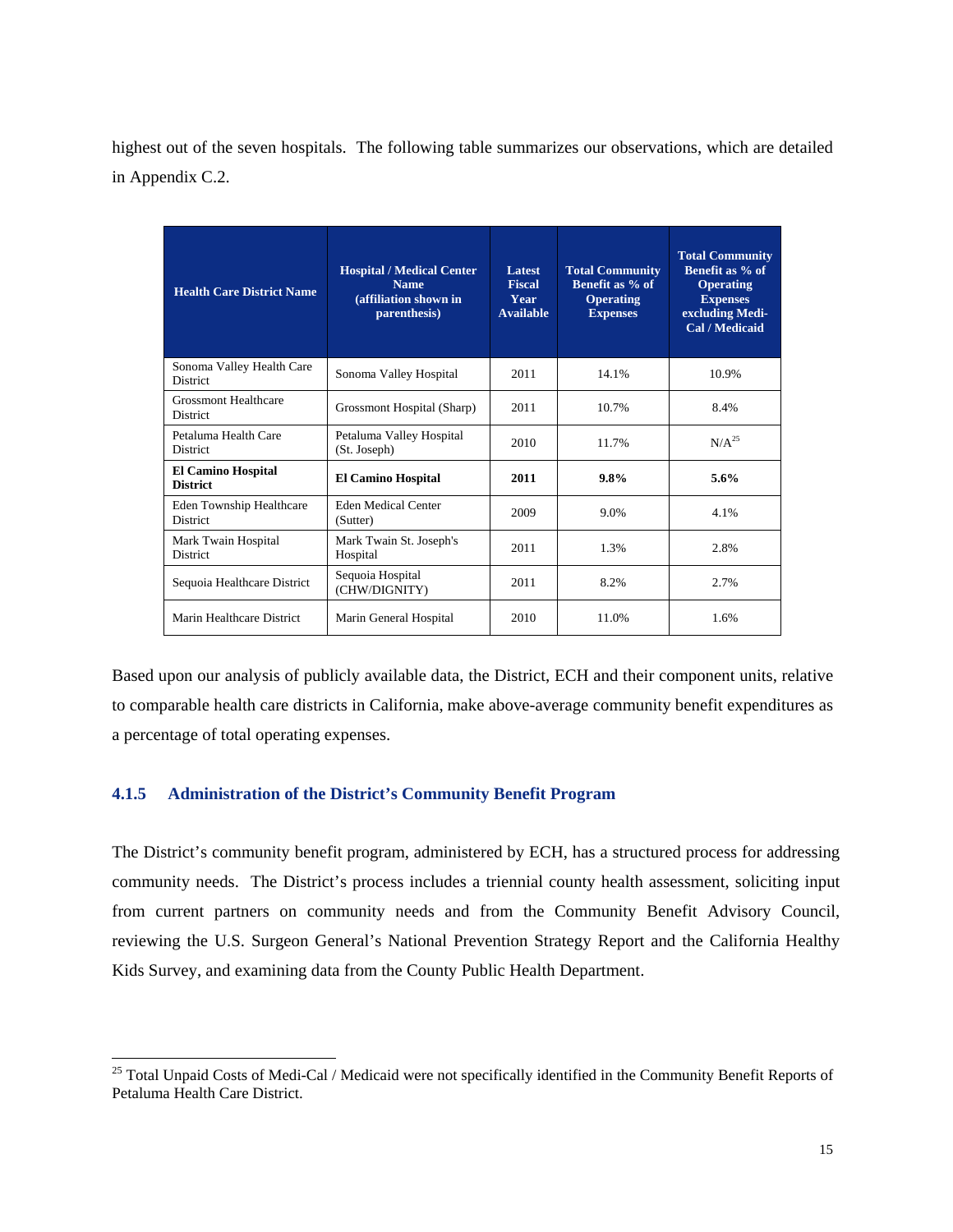Based on our interviews with ECH senior management and review of the District's CB Report, we learned that after thorough review and selection of partners, programs are selected for funding. These programs are described in the Annual Community Benefit Plan and submitted to the District's Board. The District reinforces transparency in community benefit spending by requiring community benefit partners to submit Interim and Annual Reports, as well as voluntarily producing a joint CB Report with ECH.

As a result of the efforts of the District and ECH to help the underserved in their community, the District and ECH were recognized by the Association of Fundraising Professionals, Silicon Valley as the 2011 Outstanding Corporate Grantmaker: Over 300 Employees.

#### **4.1.6 Transparency: Availability Bylaws and Meetings Open to the Public**

We reviewed the health care district and associated hospital websites for the District and ECH as well as the other ten health care districts that sold or leased their hospital to a for-profit or nonprofit health care system. Based on our review of these websites, we found that the District and ECH is highly transparent in its reporting to the public around board activities. For example, we found that the District and ECH provide ready access to board meeting schedules, minutes of prior meetings, and both District and ECH Bylaws via their websites. Further, per the District's Bylaws all directors of ECH, other than the CEO, are nominated and elected by the District's Board of Directors.

In addition, we reviewed two other health care district and associated hospital websites (i.e., Palomar Health / Palomar Medical Center / Pomerado Hospital and Washington Township Health Care District / Washington Hospital) noting that each shared a website with its associated hospital, each provided information around upcoming board meeting schedules and prior meeting minutes, however, neither included their audited financial statements on their websites.

#### **4.1.7 Conclusions**

The District is highly transparent in its reporting of community benefit expenses relative to comparable health care districts. The District makes it easy for the people and community served by the District to learn the nature, recipients and aggregate dollar amount of its expenditures for community benefit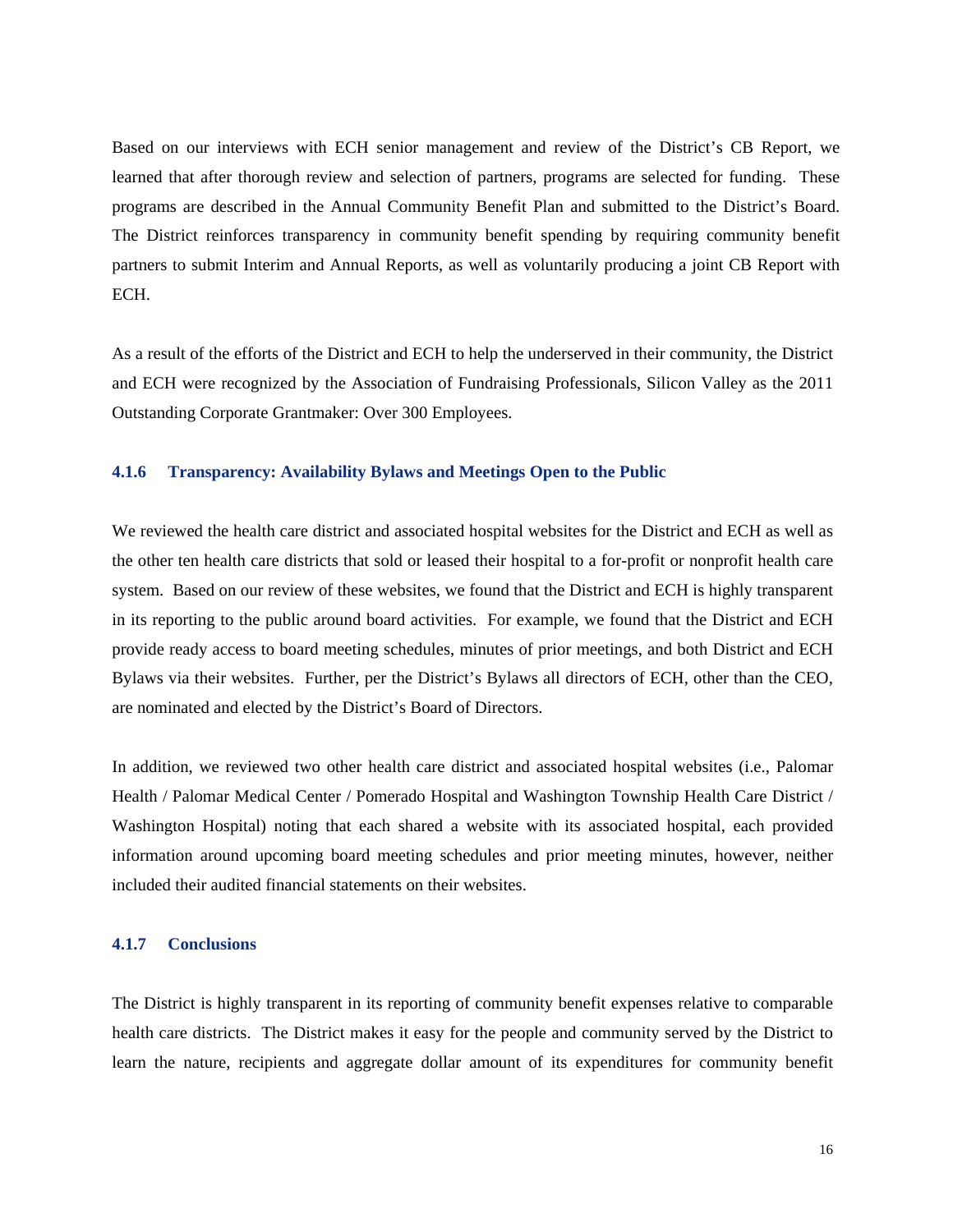programs. The District is one of only two comparable health care districts in California that voluntarily publish community benefit reports.26

The District is highly transparent in its financial reporting. The District reports its spending and other elements of its operations and financial condition by posting its annual financial statements on its website.<sup>27</sup> The District's annual financial statements are audited by an independent accounting firm. Of the 19 comparable health care districts that we researched, only seven, including the District, make their audited financial statements readily accessible to their communities via their websites.

We analyzed ECH's community benefit expense as a percentage of total operating expenses, both with and without the unreimbursed cost of serving Medi-Cal / Medicaid beneficiaries. We analyzed both audited financial statements and data reported to the OSHPD. Based upon our analysis of audited financial statements and community benefit reports, the District, ECH and their component units, relative to comparable health care districts in California, make above-average community benefit expenditures as a percentage of total operating expenses. When unreimbursed costs of serving Medi-Cal / Medicaid beneficiaries are excluded, ECH's community benefits expense as a percentage of total operating expense is the second highest of comparable hospitals with publicly reported data.

The District spends very little on general and administrative expenses, which leaves more of its tax receipts available for community benefits and health care for the people and communities served by the District. In 2011, the District incurred a total of \$193,000 in general and administrative expenses or approximately 1% of the District's tax receipts. Based on our review of the audited financial statements published by comparable health care districts, the District's general and administrative expenses are the lowest.

Relative to comparable health care districts in California, for the amount of ad valorem tax revenues that it receives, the District provides a high level of community benefits which benefits the District and the people and communities served by the District.

1

<sup>&</sup>lt;sup>26</sup> OSHPD notes on its website that Mark Twain St. Joseph's Hospital is a rural hospital with no community benefit filing requirements.

<sup>&</sup>lt;sup>27</sup> District audited financials are available for fiscal years ended June 30, 2009 through June 30, 2011 (http://www.elcaminohospitaldistrict.org/Financials).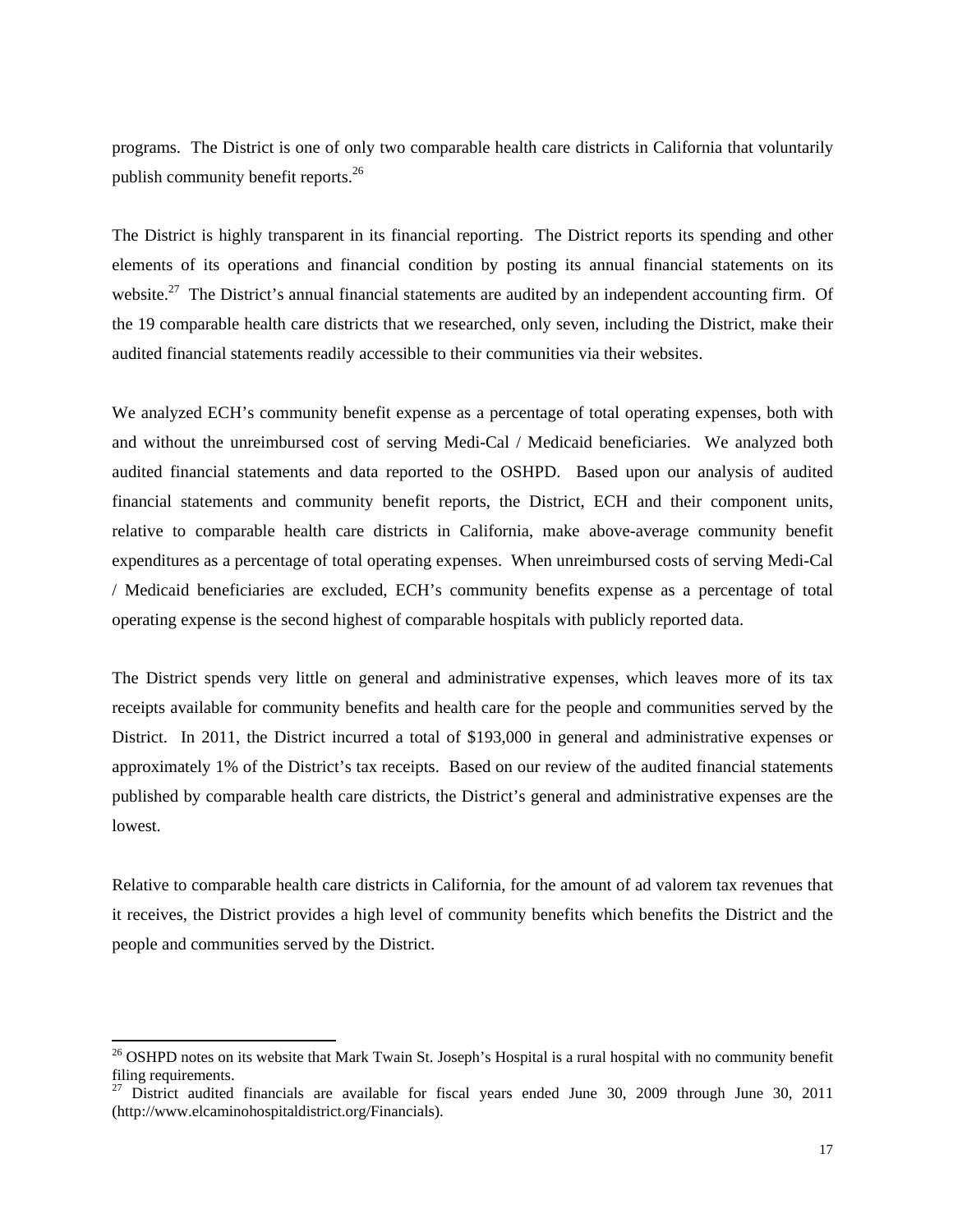The District and ECH are highly transparent in their reporting to the public about board activities. For example, we found that the District and ECH provided ready access to board meeting schedules, prior meeting minutes, and both District and ECH Bylaws on their websites. Further, per the District's Bylaws all directors of ECH, other than the CEO, are nominated and elected by the District's Board of Directors.

#### **4.2 Conclusion No. 2: Relative to comparable hospitals in the Bay Area, ECH provides a high level of community benefits to the people and community that it serves.**

We have identified Bay Area hospitals which we believe to be comparable to ECH. Unlike ECH, not all of the hospitals that we sampled make their CB Reports and audited financial statements publicly available on their websites. Nevertheless, we gathered any information that we could from publicly available sources as well as by direct inquiries to hospitals.

We organized our analysis as follows:

- Identification of Comparable Hospitals;
- Analysis of Community Benefit Reporting; and
- Conclusions.

1

Our analyses provide the bases for our conclusion.

#### **4.2.1 Identification of Comparable Hospitals**

We used publicly available data from the website of the OSHPD to develop a representative sample of hospitals to compare with ECH.<sup>28</sup> We selected eleven hospitals in Santa Clara County.<sup>29</sup> Additionally, we identified 68 more hospitals in the "Bay Area", which we defined as located in the North Bay, South Bay, East Bay and Santa Clara service regions used by OSHPD. We filtered these 68 hospitals down to nine whose net patient service revenue varied from that of ECH by less than \$150 million and included three additional hospitals (i.e., Eden Medical Center (Sutter); Valley Care Medical Center, and Sutter

 $^{28}$  Office of Statewide Planning and Development (http://www.oshpd.ca.gov).

<sup>&</sup>lt;sup>29</sup> We did not select the Children's Recovery Center of Northern California, which according to OSHPD had net patient revenues of only \$7.5 million for the fiscal year ending June 30, 2010.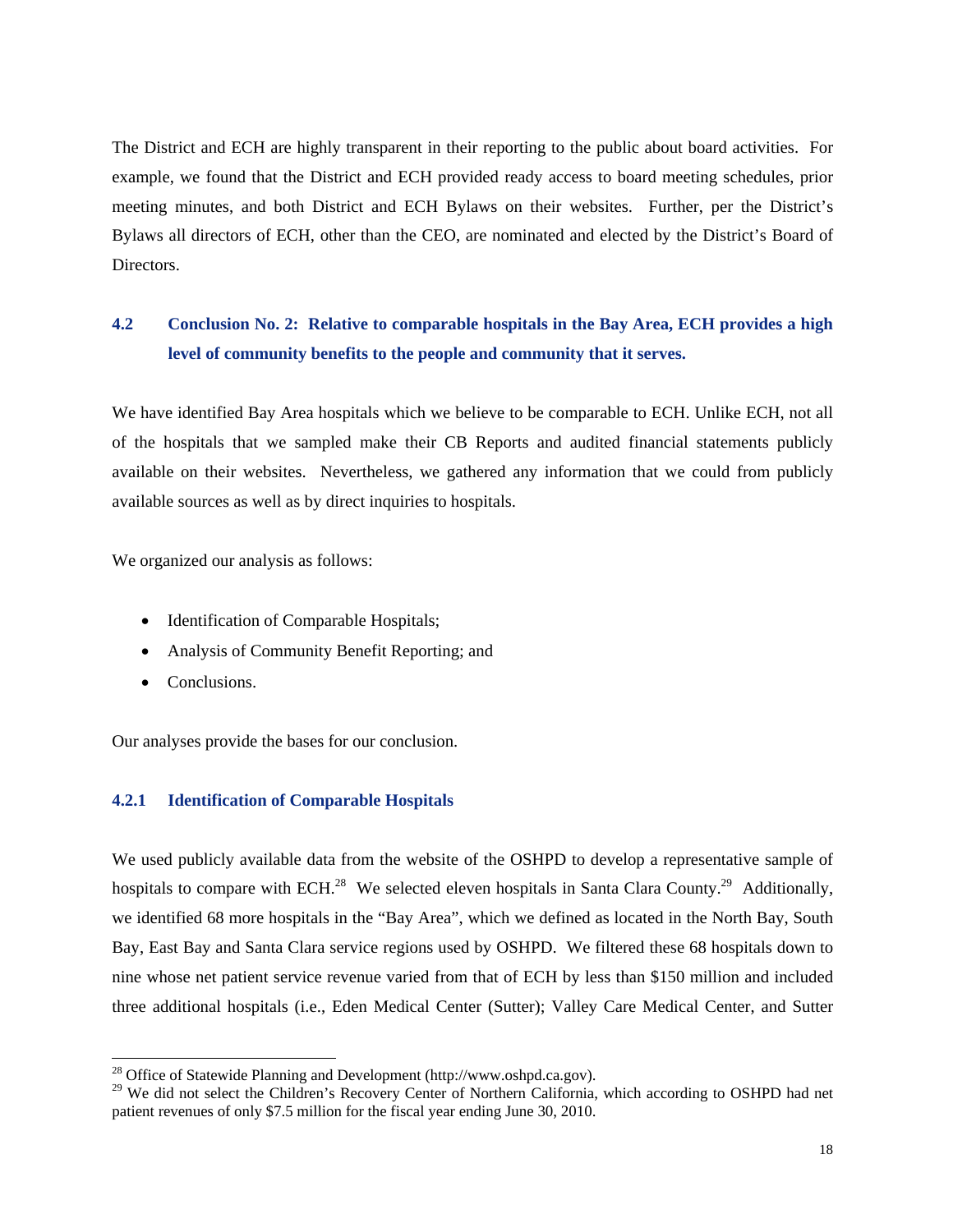Delta Medical Center (Sutter)) in East Bay communities that are relatively similar to that of ECH's. As shown in the following table, our final sample consists of 20 comparable hospitals in the Bay Area:

| Line<br><b>Number</b>   | <b>Hospital / Medical Center</b><br><b>Name</b><br>(affiliation shown in<br>parenthesis) | <b>Hospital</b><br><b>Service</b><br>Area | <b>Licensed</b><br><b>Beds</b> | <b>Net Patient</b><br><b>Revenue</b> | <b>Subject to</b><br><b>HCBP</b><br><b>Reporting</b> | 2011<br><b>CB</b> Report<br><b>Issued</b> |
|-------------------------|------------------------------------------------------------------------------------------|-------------------------------------------|--------------------------------|--------------------------------------|------------------------------------------------------|-------------------------------------------|
| $\mathbf{1}$            | Stanford University Hospital &<br>Clinics                                                | Santa Clara                               | 613                            | \$1,790,243,000                      | Yes                                                  | Yes                                       |
| $\overline{2}$          | Santa Clara Valley Medical<br>Center                                                     | Santa Clara                               | 574                            | 810,171,000                          |                                                      |                                           |
| 3                       | Lucile Salter Packard Children's<br>Hospital at Stanford                                 | Santa Clara                               | 311                            | 747,332,000                          | Yes                                                  | Yes                                       |
| $\overline{\mathbf{4}}$ | John Muir Medical Center-<br><b>Walnut Creek Campus</b>                                  | East Bay                                  | 330                            | 666,975,000                          | Yes                                                  | Yes                                       |
| 5                       | Alta Bates Medical Summit<br>Medical Center (Sutter)                                     | East Bay                                  | 527                            | 643,405,000                          | <b>Yes</b>                                           |                                           |
| 6                       | San Francisco General Hospital<br>and Trauma Center                                      | West Bay                                  | 645                            | 527,709,000                          |                                                      |                                           |
| $\overline{7}$          | <b>El Camino Hospital</b>                                                                | Santa Clara                               | 542                            | 522,729,000                          | Yes                                                  | <b>Yes</b>                                |
| 8                       | Good Samaritan Hospital - San<br>Jose                                                    | Santa Clara                               | 429                            | 479,481,000                          |                                                      |                                           |
| 9                       | Alameda County Medical<br>Center                                                         | East Bay                                  | 475                            | 445,314,000                          |                                                      |                                           |
| 10                      | Mills-Peninsula Medical Center<br>(Sutter)                                               | Santa Clara                               | 340                            | 436,153,000                          | Yes                                                  |                                           |
| 11                      | Alta Bates Medical Summit<br>Medical Center - Summit<br>Campus Hawthorne                 | East Bay                                  | 399                            | 432,411,000                          | Yes                                                  |                                           |
| 12                      | Washington Hospital - Fremont                                                            | East Bay                                  | 359                            | 408,506,000                          |                                                      |                                           |
| 13                      | Eden Medical Center (Sutter)                                                             | East Bay                                  | 271                            | 318,156,000                          | Yes                                                  | Yes                                       |
| 14                      | Regional Medical Center of San<br>Jose                                                   | Santa Clara                               | 247                            | 312,652,000                          |                                                      |                                           |
| 15                      | O'Connor Hospital (DCHS)                                                                 | Santa Clara                               | 358                            | 278,753,000                          | Yes                                                  | Yes                                       |
| 16                      | ValleyCare Medical Center                                                                | East Bay                                  | 242                            | 207,649,000                          | Yes                                                  | Yes                                       |
| 17                      | <b>Sutter Delta Medical Center</b><br>(Sutter)                                           | East Bay                                  | 145                            | 163,442,000                          | Yes                                                  |                                           |
| 18                      | St. Louise Regional Hospital                                                             | Santa Clara                               | 93                             | 83,901,000                           | Yes                                                  | Yes                                       |
| 19                      | Kaiser Foundation Hospital-<br>Santa Clara                                               | Santa Clara                               | 327                            | N/A                                  | Yes                                                  | Yes                                       |
| 20                      | Kaiser Foundation Hospital-<br>San Jose                                                  | Santa Clara                               | 242                            | N/A                                  | Yes                                                  | Yes                                       |

#### **4.2.2 Analysis of Community Benefit Reporting**

We sought to obtain CB reports for all 20 Bay Area hospitals that we studied via hospital websites, as well as by requesting them from OSHPD. Based on OSHPD's listing of private nonprofit hospitals in California that are subject to HCBP requirements, we observed that 14 of the hospitals are subject to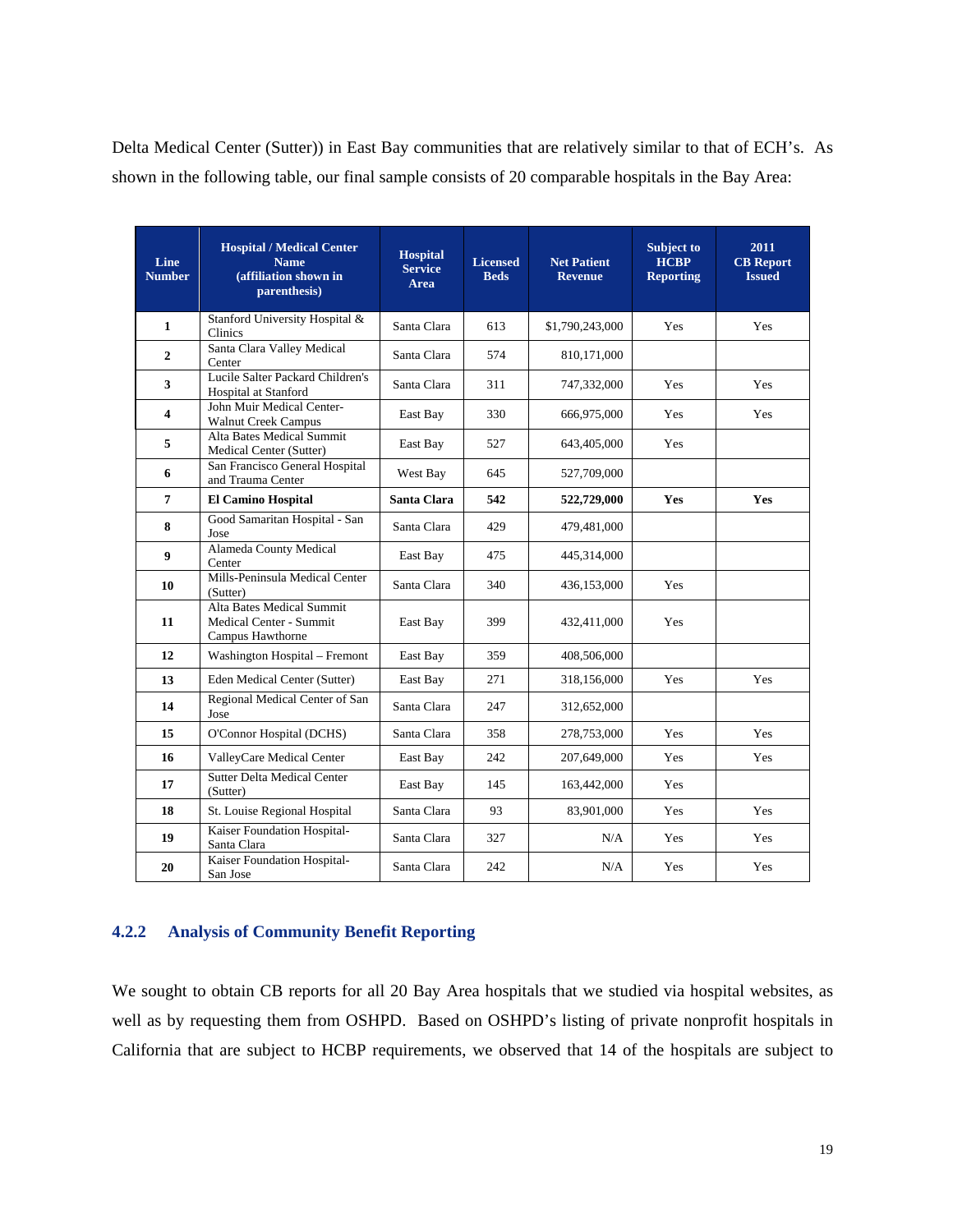HCBP reporting requirements, but only 10 of them, including ECH, had filed their 2011 reports with OSHPD by the due date. $30$ 

#### *Analysis of Community Benefit at the Hospital Level Based on Audited Financial Statements*

To compare ECH with other hospitals that we identified in the Bay Area, we used the hospitals' audited financial statements to compute community benefit expense as a percentage of total operating expenses. The percentages range from 3.0% to 15.4%. ECH has the second highest percentage out of seven hospitals at 9.5%. The hospital with the highest percentage is a children's hospital. For four hospitals in our sample, no audited financial statements are available for individual hospitals, so we relied upon audited financial statements issued by their parent health care systems. The visibility of the people of Santa Clara County into the operations, financial condition and community benefit expenses of these four hospitals is obviously limited. Appendix D.1 shows the results of our comparison in detail.

We re-performed our analysis excluding unreimbursed cost of serving Medi-Cal / Medicaid beneficiaries from total community benefit expenses, which allowed us to compare six hospitals. The percentages range from 2.1% to 5.4%. ECH has the highest percentage at 5.4%. The following table summarizes our analyses.

| <b>Hospital / Health Care System Name</b><br>(affiliation shown in parenthesis) | <b>Latest</b><br><b>Fiscal</b><br><b>Year</b><br><b>Available</b> | <b>Total Community</b><br>Benefit as % of<br><b>Operating</b><br><b>Expenses</b> | <b>Total Community</b><br>Benefit as % of<br><b>Operating</b><br><b>Expenses</b><br><b>Excluding Medi-</b><br>Cal / Medicaid |
|---------------------------------------------------------------------------------|-------------------------------------------------------------------|----------------------------------------------------------------------------------|------------------------------------------------------------------------------------------------------------------------------|
| <b>El Camino Hospital</b>                                                       | 2011                                                              | 9.5%                                                                             | 5.4%                                                                                                                         |
| Daughters of Charity Health System ("DCHS")                                     | 2009                                                              | 8.5%                                                                             | 3.2%                                                                                                                         |
| Sutter Health and Affiliates ("Sutter")                                         | 2010                                                              | 8.9%                                                                             | 3.8%                                                                                                                         |
| Lucile Salter Packard Children's Hospital at Stanford                           | 2011                                                              | 15.4%                                                                            | 3.2%                                                                                                                         |
| Stanford University Hospital & Clinics                                          | 2011                                                              | 8.3%                                                                             | 2.7%                                                                                                                         |
| ValleyCare Health System ("ValleyCare Health")                                  | 2010                                                              | 5.9%                                                                             | $N/A^{31}$                                                                                                                   |
| John Muir Health                                                                | 2010                                                              | 3.0%                                                                             | 2.1%                                                                                                                         |

 $30$  As of June 30, 2012, we confirmed that OSHPD's online community benefit report listing listed ten out of the fourteen hospitals as having submitted CB Reports for 2011 (http://www.oshpd.ca.gov/HID/SubmitData/).

l

<sup>&</sup>lt;sup>31</sup> Total Unpaid Costs of Medi-Cal / Medicaid were not specifically identified in the Community Benefit Reports.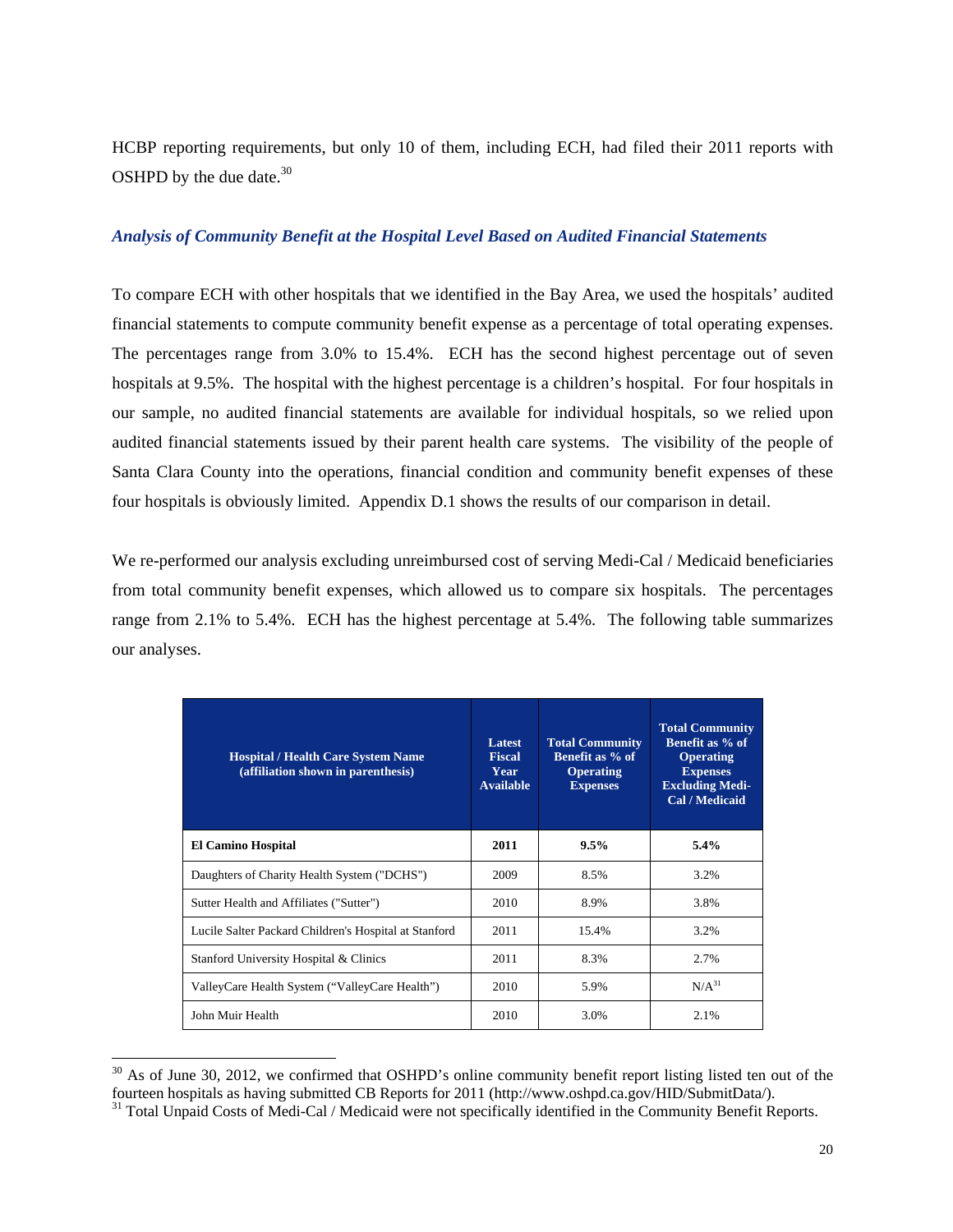#### *Analysis of Community Benefit at the Hospital Level Based on OSHPD Data*

We also performed the same comparison using OSHPD data, which allowed us to compare seven hospitals. We found that community benefit expense as a percentage of total operating expenses ranges from 4.3% to 15.7%. We re-performed our analysis excluding unreimbursed cost of serving Medi-Cal / Medicaid beneficiaries from total community benefit expenses which allowed us to compare six hospitals. Community benefit expenses excluding unreimbursed costs of serving Medi-Cal / Medicaid beneficiaries ranges from 2.4% to 5.6% of total operating expenses. ECH has the third highest community benefit expense as a percentage of operating expenses, and the highest percentage when unreimbursed Medi-Cal / Medicaid costs are excluded. Appendix D.2 shows the results of our comparison in detail.

| <b>Hospital Name</b><br>(affiliation shown in parenthesis) | Latest<br><b>Fiscal Year</b><br><b>Available</b> | <b>Total</b><br><b>Community</b><br>Benefit as % of<br><b>Operating</b><br><b>Expenses</b> | <b>Total Community</b><br>Benefit as % of<br><b>Operating</b><br>Expenses,<br><b>Excluding Medi-</b><br>Cal / Medicaid |
|------------------------------------------------------------|--------------------------------------------------|--------------------------------------------------------------------------------------------|------------------------------------------------------------------------------------------------------------------------|
| <b>El Camino Hospital</b>                                  | 2011                                             | 9.8%                                                                                       | 5.6%                                                                                                                   |
| Eden Medical Center (Sutter)                               | 2009                                             | 9.0%                                                                                       | 4.6%                                                                                                                   |
| Lucile Salter Packard Children's Hospital at<br>Stanford   | 2011                                             | 15.7%                                                                                      | 3.3%                                                                                                                   |
| St. Louise Regional Hospital                               | 2011                                             | 9.5%                                                                                       | 3.1%                                                                                                                   |
| Stanford University Hospital & Clinics                     | 2011                                             | 8.4%                                                                                       | 2.8%                                                                                                                   |
| Good Samaritan Hospital - San Jose                         | 2010                                             | 4.3%                                                                                       | 2.4%                                                                                                                   |
| O'Connor Hospital (DCHS)                                   | 2011                                             | 12.4%                                                                                      | $N/A^{32}$                                                                                                             |

#### **4.2.3 Conclusions**

l

ECH is highly transparent in reporting community benefits to the people of the District and the population that it serves. Unlike several other Bay Area hospitals, ECH is current in submitting its CB Reports to OSHPD.

 $32$  Total Unpaid Costs of Medi-Cal / Medicaid were not specifically identified in the Community Benefit Reports.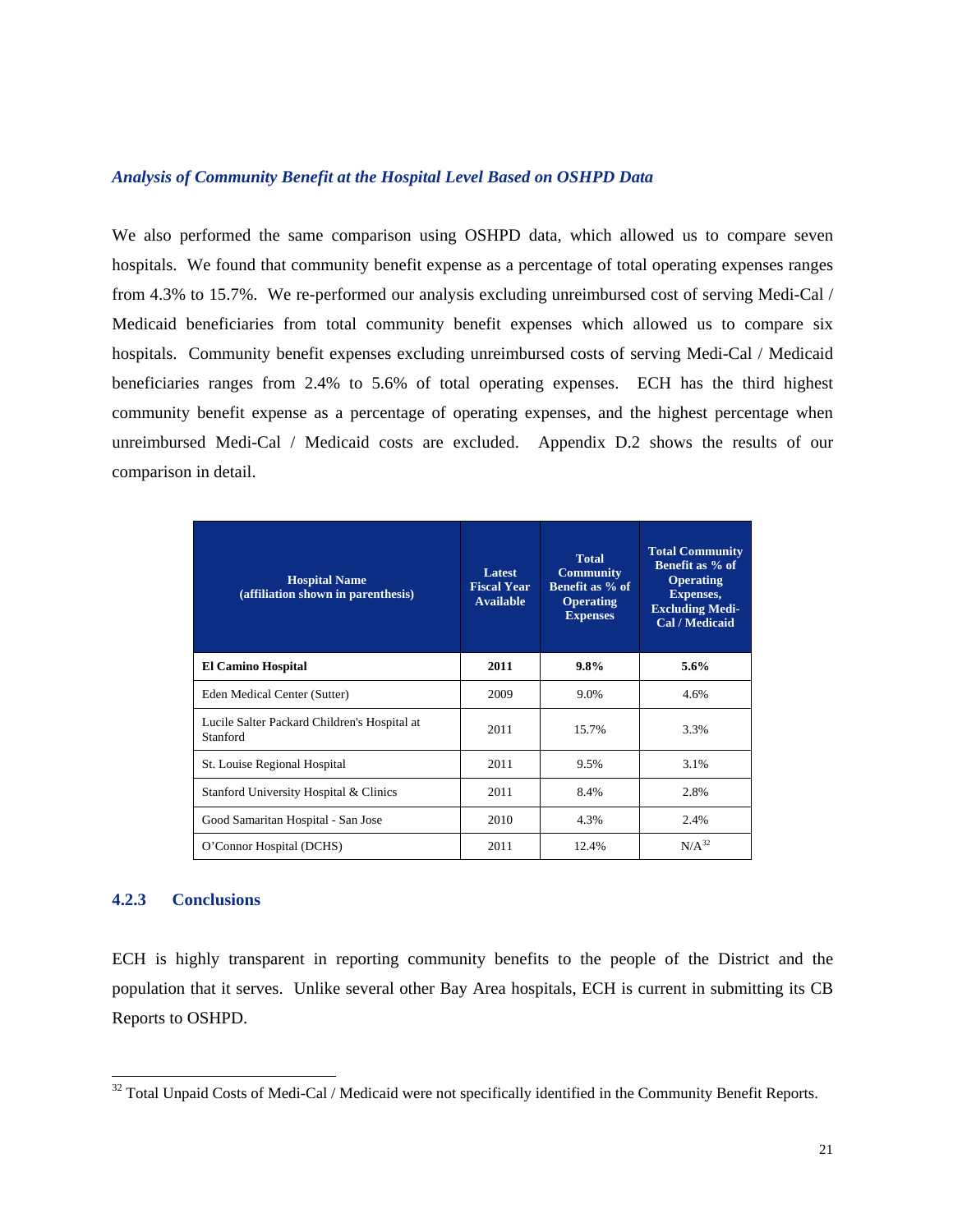ECH is, based on available audited financial statements and CB Reports, on par with comparable hospitals in terms of community benefit expenses as a percentage of total operating expenses, and is a leader when unreimbursed cost of serving Medi-Cal / Medicaid beneficiaries is excluded.

Relative to comparable hospitals in the Bay Area, ECH provides a high level of community benefits to the people and the community that it serves as measured by transparency and spending on community benefits as a proportion of total operating expenses.

#### **4.3 Conclusion No. 3: The District and the people and community served by the District benefit from ECH serving people and communities outside of the District's boundaries.**

Under California's Local Health Care District Law and the District's Bylaws, the District may purchase and operate facilities inside and outside of its district boundaries. Within the District's boundaries, ECH owns and operates acute inpatient and outpatient facilities on the Mountain View campus of ECH, as well as the El Camino Surgery Center and an outpatient dialysis center. ECH also provides services through its Los Gatos campus and the Rose Garden and Evergreen dialysis centers, which are located outside of the District boundaries but all within Santa Clara County*.*

To assess the benefits that the District receives by providing services outside of the District, we interviewed seven members of ECH's management including:

- Michael King, Chief Financial Officer;
- Matt Harris, Controller;
- Cal James, Chief of Strategy;
- Cecile Currier, Vice President, Professional Corporate and Community Health Services;
- Barbara Avery, Director of Community Benefits;
- Eric Pifer, MD, Chief Medical Officer; and
- Chris Ernst, Vice President, Marketing and Corporate Communications.

In addition, ECH provided us with a database of its inpatient discharges from fiscal years 2008 through 2012, as well as internal year-end utilization and financial summary reports. From the inpatient database, we analyzed the patient origin, by zip code, of inpatient discharges from the Mountain View and Los Gatos facilities. The table below in Section 4.3.1 below summarizes our analyses.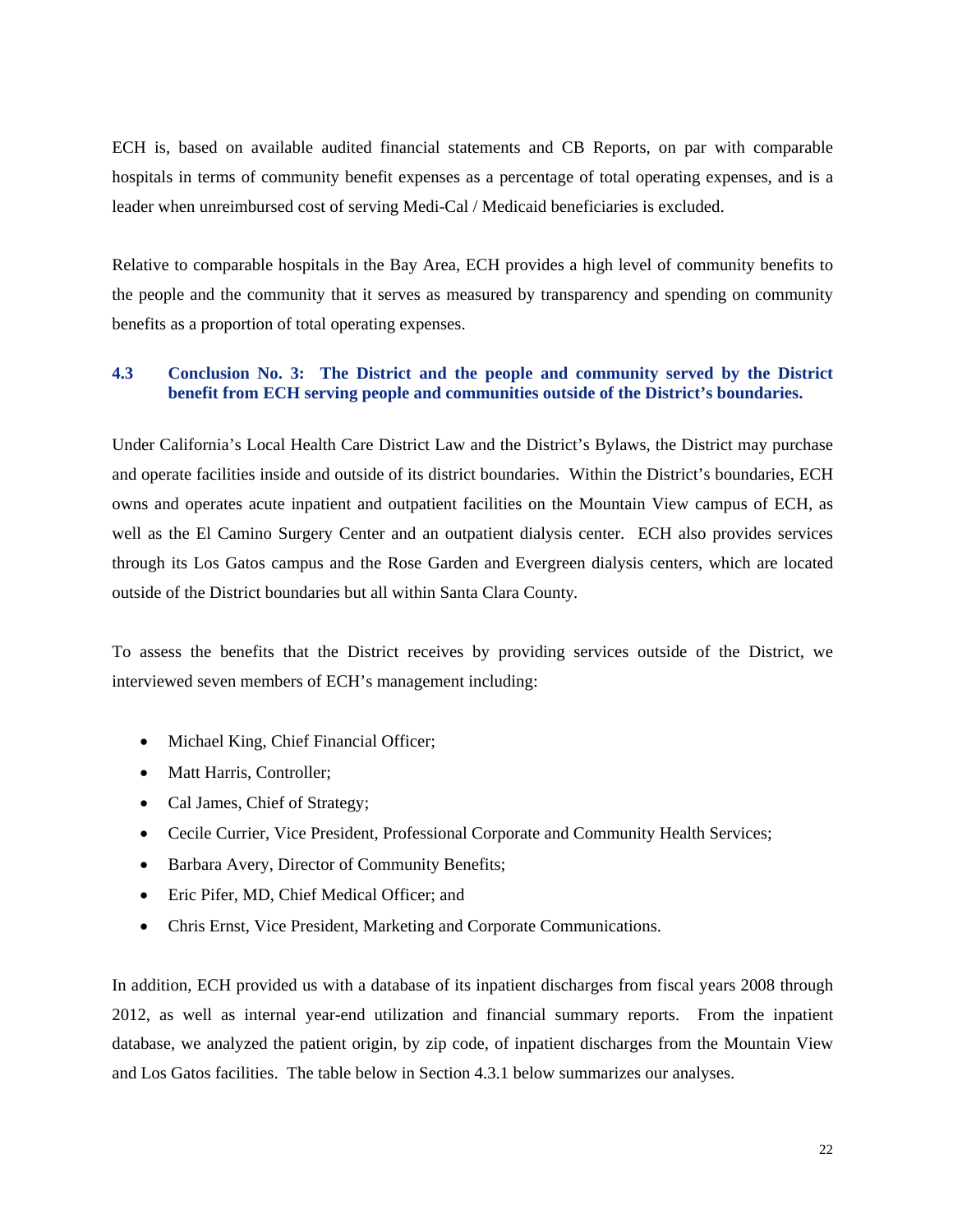Based on the interviews that we conducted and our analysis of inpatient discharge data, we determined that ECH provides an array of health care services within the District and throughout Santa Clara County. Serving residents outside of the District furthers the mission of the District and enables ECH to (1) provide efficient high-quality health care services to the population that it serves and (2) promotes the long-term financial viability of the hospital.

#### **4.3.1 Residency of ECH Mountain View's inpatients**

Over the past five fiscal years, Mountain View's inpatient discharges have declined, from 21,036 in 2008 to 18,819 in 2012. During this period, approximately one-half of Mountain View's inpatients lived in zip codes within the District's boundaries or Sphere of Influence ("SOI"). Approximately 90% of Mountain View's inpatients lived within Santa Clara County. See table below.

| <b>Residency of</b>                                       | <b>Mountain View Campus Discharges</b> |               |               |               |               |  |  |
|-----------------------------------------------------------|----------------------------------------|---------------|---------------|---------------|---------------|--|--|
| <b>Patients by Zip Code</b>                               | <b>FY2008</b>                          | <b>FY2009</b> | <b>FY2010</b> | <b>FY2011</b> | <b>FY2012</b> |  |  |
| Within District (1)                                       | 4,454                                  | 4,551         | 4,506         | 4,259         | 4,116         |  |  |
| Partially Outside District but Within SOI (2)             | 4,838                                  | 4.594         | 4,220         | 4.196         | 3,835         |  |  |
| Outside District but Within SOI (3)                       | 1,471                                  | 1,394         | 1,371         | 1,370         | 1,177         |  |  |
| Subtotal                                                  | 10,763                                 | 10,539        | 10,097        | 9,825         | 9,128         |  |  |
| % of Total                                                | 51.2%                                  | 50.4%         | 49.6%         | 49.6%         | 48.5%         |  |  |
| Outside District and SOI but Within Santa<br>Clara County | 8,338                                  | 8,427         | 8,282         | 8.002         | 7,792         |  |  |
| Subtotal                                                  | 19,101                                 | 18,966        | 18,379        | 17,827        | 16,920        |  |  |
| % of Total                                                | 90.8%                                  | 90.7%         | 90.3%         | 89.9%         | 89.9%         |  |  |
| <b>Outside Santa Clara County</b>                         | 1,935                                  | 1,952         | 1,976         | 1,999         | 1,899         |  |  |
| % of Total                                                | 9.2%                                   | 9.3%          | 9.7%          | 10.1%         | 10.1%         |  |  |
| Total                                                     | 21,036                                 | 20,918        | 20,355        | 19,826        | 18,819        |  |  |

Note (1): Includes zip codes 94022, 94023, 94024, 94035, 94039, 94040, 94041, 94042, 94043, 94085.

Note (2): Includes zip codes 94086, 94087, 94088, 94089.

Note (3): Includes zip codes 95014, 94015.

Source: ECH admissions database provided by ECH management.

We also analyzed the nature of the services provided at the Mountain View campus to inpatients that live outside of the District or its SOI (See Appendix E). Inpatients who come to the Mountain View campus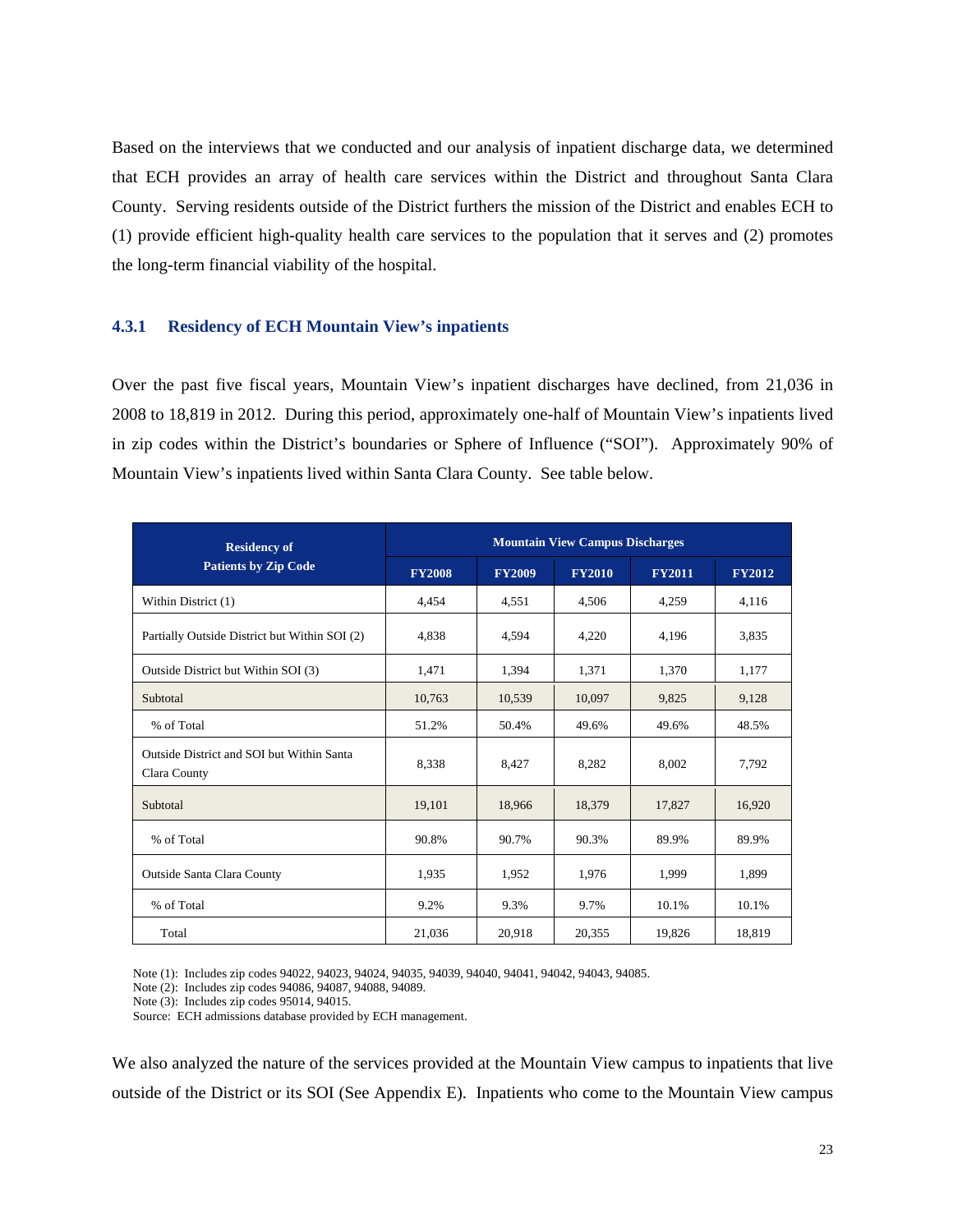from outside the District and its SOI, of whom the vast majority are residents of Santa Clara County, receive a full array of services. The capabilities of ECH's Mountain View campus benefit residents of Santa Clara County, whether they live inside or outside of the District.

#### **4.3.2 Residency of ECH Los Gatos' inpatients**

Over the past three fiscal years, Los Gatos's inpatient discharges have increased 35%, from 2,830 in 2010 to 3,813 in 2012. Consistent with the Mountain View campus, at least 90% of Los Gatos's inpatients each year lived within Santa Clara County.

As identified on ECH's website and confirmed by ECH management and our data analysis, ECH's Los Gatos campus provides several unique services to the residents of the District, its SOI and Santa Clara County that are not provided on its Mountain View campus including:

- Inpatient rehabilitation for patients who have suffered from stroke, neurological or orthopedic surgery, and degenerative neurological disorders such as Parkinson's disease and multiple sclerosis;
- A comprehensive array of urological services including kidney stone treatment, treatment of benign prostatic hyperplasia with the only GreenLight XPS laser technology in Northern California, treatment of urologic malignancies, and surgical treatment for incontinence;
- Unique hospital-based health program just for men (only one in Santa Clara County) that are designed to diagnose and treat benign prostate disease and erectile dysfunction, testosterone deficiency, and male incontinence; and
- A recently opened Sleep Disorder program to identify and address problems related to dyssomnia, parasomnia, and medical or psychiatric conditions.

The volume of inpatient services provided on the Los Gatos campus to people who live in the District and SOI has grown significantly since its opening with an emphasis on Orthopedics and Rehabilitation (see Appendix F).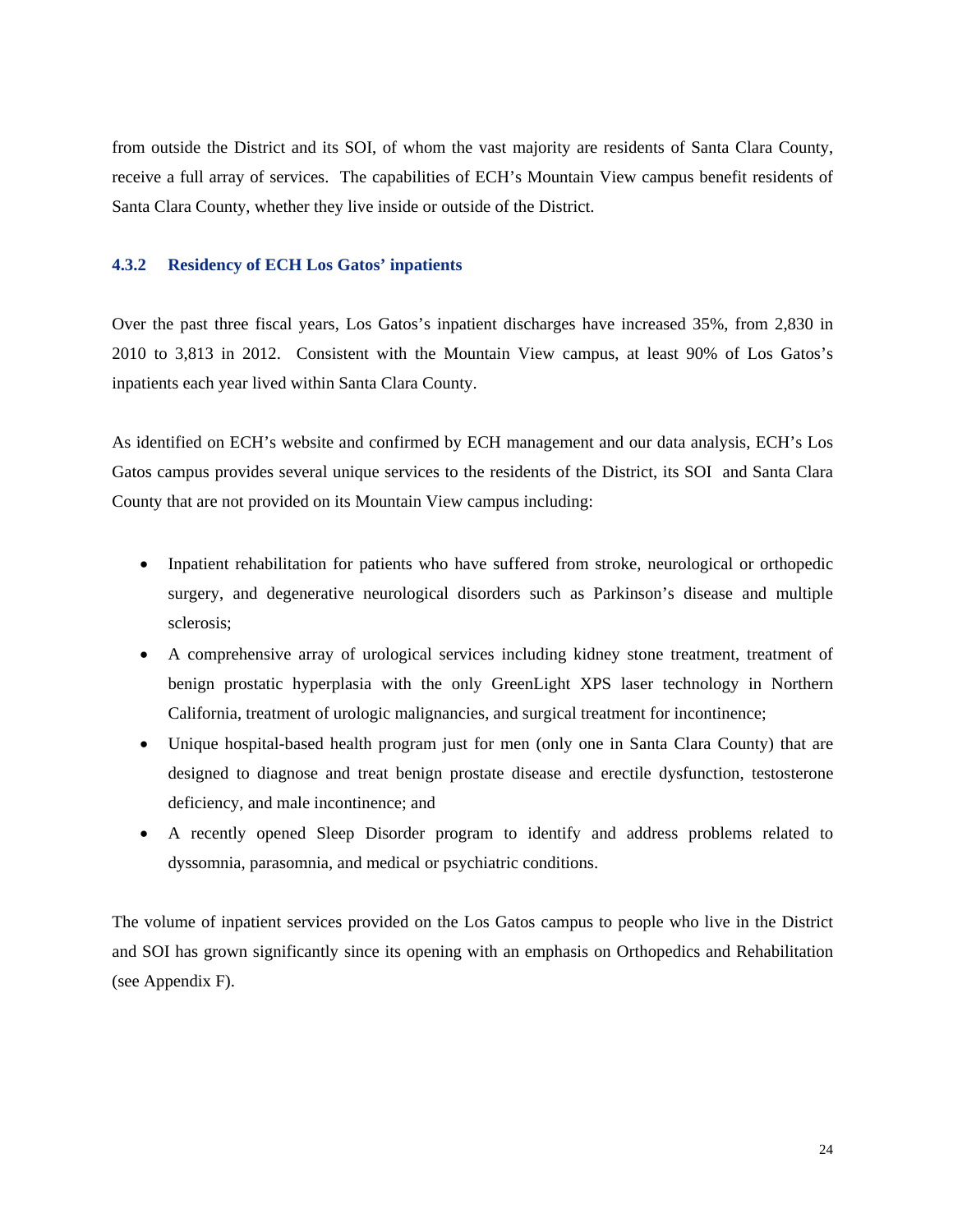#### **4.3.3 Identification and quantification of benefits to the District and its residents by ECH serving populations residing both within and outside the District**

ECH is an award-winning hospital which attracts patients to its Mountain View campus from outside of the District for health care services. ECH's awards that demonstrate its expertise in delivery quality health care include:

- U.S. News & World Report 2011-2012 Best Regional Hospital San Jose Metro Region with recognition for its orthopedics program;
- Blue Shield of California designated ECH as a Blue Shield Distinction Center for Bariatric Surgery, Knee and Hip Replacement, and Spine Surgery;
- American Nurses Credentialing Center awarded ECH Magnet designation for organizations that provide the very best in nursing care;
- American Association of Cardiovascular and Pulmonary Rehabilitation has consistently recognized ECH since 2003 for their commitment to enhancing standards of care in the delivery of their cardiac and pulmonary rehabilitation programs;
- Joint Commission Gold Seal of Approval for ECH's Stroke Center;
- American Heart Association and American Stroke Association Gold Plus Award;
- American Society for Metabolic and Bariatric Surgery designation of ECH as a Bariatric Surgery Center of Excellence; and
- Bay Area Parent Magazine 2011 Silver Award for Best Hospital to have a baby.

As confirmed by ECH management, a benefit of operating a larger hospital with a broad array of specialties is that ECH is able to remain an independent community hospital and not require a merger with a large health system to obtain access to specialty services, assistance in recruitment of physicians, and access to financing of capital expansion and improvement projects. These are among many of reasons for mergers, as identified by Moody's Investors Service in its publication on *U.S. Not-For-Profit Healthcare Outlook Remains Negative for 2012*, dated January 25, 2012.

This status as an independent community hospital allows ECH to remain accountable to the residents of the District. If the District sold or leased ECH to a for-profit or nonprofit system, the residents of the District and the population that it serves would have less or no insight into ECH's operations and influence on its decision-making.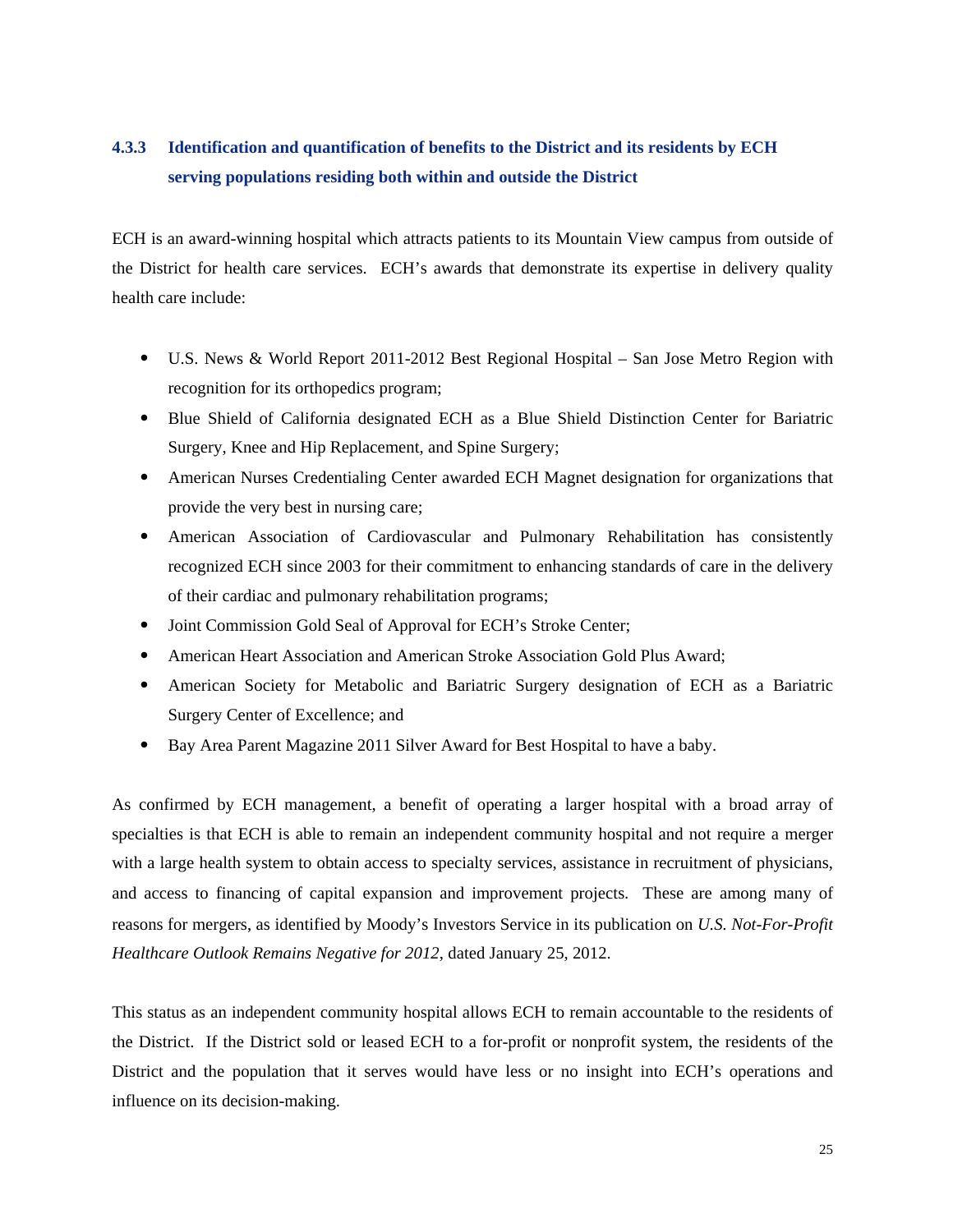In order to offer a particular service or capability, a hospital must earn enough net patient service revenue to cover its costs. To some extent, employee overtime and supplies expense in an acute care hospital vary based upon the volume and intensity of services provided. However, most of the costs of an acute care hospital are fixed. ECH operates in a way that allows it to spread its fixed costs over a larger volume of patients. By offering a high level of service, and drawing approximately half of its patients from outside the District and its SOI, the Mountain View campus has doubled the number of patients who help pay its fixed operating costs. By operating at Los Gatos, and drawing patients from outside the District and its SOI, ECH has spread fixed costs across more patients. As the volumes on the Mountain View campus have declined or remained constant over the past five years, volumes on the Los Gatos campus have grown. The combined growth in campus volumes, as presented in Appendix G, enables ECH to spread its costs and become more efficient.

We used ECH's internal management reports to obtain income from operations generated by the Mountain View and Lost Gatos campuses. As shown in the below summary, in each full year of operations, the Los Gatos campus has generated positive operating income. In the latest two fiscal years, Los Gatos and ECH as a whole have increased total income from operations and operating margins.

|                                            | <b>ECH Income from Operations</b> |               |               |               |               |  |  |
|--------------------------------------------|-----------------------------------|---------------|---------------|---------------|---------------|--|--|
| <b>Financial Performance</b>               | <b>FY2008</b>                     | <b>FY2009</b> | <b>FY2010</b> | <b>FY2011</b> | <b>FY2012</b> |  |  |
| Income from Operations (\$ in<br>millions) |                                   |               |               |               |               |  |  |
| <b>Mountain View</b>                       | \$50.7                            | \$52.5        | \$1.6         | \$35.2        | \$52.3        |  |  |
| Los Gatos $(1)$                            | $\Omega$                          | (5.4)         | 1.7           | 12.3          | 17.3          |  |  |
| Total                                      | \$50.7                            | \$47.1        | \$3.3         | \$47.5        | \$69.6        |  |  |
| ECH Operating Margin (2)                   | 12.1%                             | 10.1%         | 0.6%          | 7.8%          | 10.8%         |  |  |

Note (1): As Los Gatos operations began April 9, 2009, FY2009 reflects three months of start up expenses. Note (2): Calculation of operating margin includes the provision for bad debt as a deduction from revenue. Source: ECH audited financial statements (2008-2011) and internal ECH monthly financial reports (2012).

Not only has the Los Gatos campus contributed to the improvements in the operating performance of ECH, it has also improved ECH's cash position by generating positive cash flow from operations each year. In fact, cumulative cash flow of \$60,800,000 from the Los Gatos's operations through June 30, 2012 (excluding \$17,400,000 of non-cash depreciation expense and \$17,500,000 of cost allocations from the Mountain View campus) now exceeds Los Gatos's original purchase price of \$53,700,000. The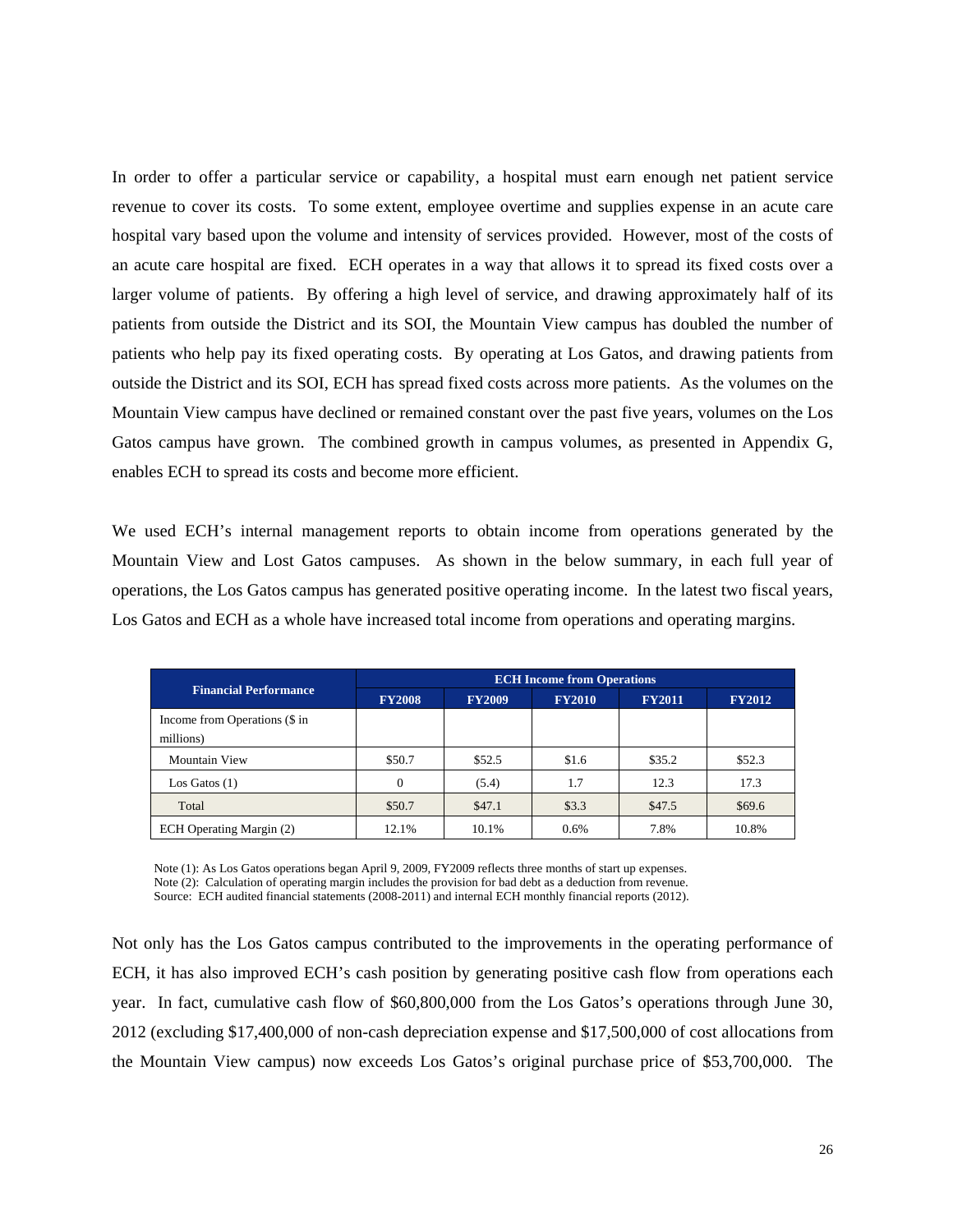positive cash flow of the Los Gatos campus generates more resources for ECH to devote to health care, which benefits the District and its residents.

|                                                       | <b>ECH Cash &amp; Investments</b> |               |               |               |               |  |
|-------------------------------------------------------|-----------------------------------|---------------|---------------|---------------|---------------|--|
| <b>Financial Performance</b>                          | <b>FY2008</b>                     | <b>FY2009</b> | <b>FY2010</b> | <b>FY2011</b> | <b>FY2012</b> |  |
| Los Gatos Cash From Operations (in<br>millions) $(1)$ | \$0                               | (\$5.4)       | \$6.5         | \$27.5        | \$32.2        |  |
| ECH Cash & Investments (in<br>millions) $(2)$         | \$410.6                           | \$392.3       | \$284.7       | \$374.1       | \$460.0       |  |
| ECH Days Cash on Hand (3)                             | 442                               | 368           | 2.12          | 267           | 320           |  |

Note (1): Reflects \$25.9M of Income from Operations plus \$17.4M of Depreciation expense and \$17.5M of allocations from the Mountain View campus.

Note (2): Includes Cash, Short and Long Term Investments, and Board Designated Funds.

Note (3): Excludes provision for bad debts.

Source: ECH audited financial statements (2008-2011) and internal ECH monthly financial reports (2012).

By serving populations resident outside the District, ECH has increased its revenue, operating margin and financial stability which benefits the District and its residents.

As identified by ECH management, the ability to serve a population larger than just the District, avoid duplication of services, become more efficient, and improve its financial position, enables ECH to attract and fund more highly qualified and specialized physicians that often require multi-year income subsidies and investments in high-tech clinical equipment, much less the high costs associated with recruitment. These investments further contribute to the benefits, such as specialized cancer and cardiac services, available to District residents as a result of ECH providing services to all of Santa Clara County.

#### **4.3.4 Conclusions**

Historically, 90% of ECH's inpatients, on both the Mountain View and Los Gatos campuses, are residents of Santa Clara County. The expansion of services on the Los Gatos campus that do not duplicate those on the Mountain View campus provides improved access to quality health care for all residents of Santa Clara County. As a larger hospital with a broad array of specialties, ECH is able to remain an independent community hospital and be more accountable to the residents of the District. Offering services at Los Gatos also enables ECH to improve its long-term financial viability.